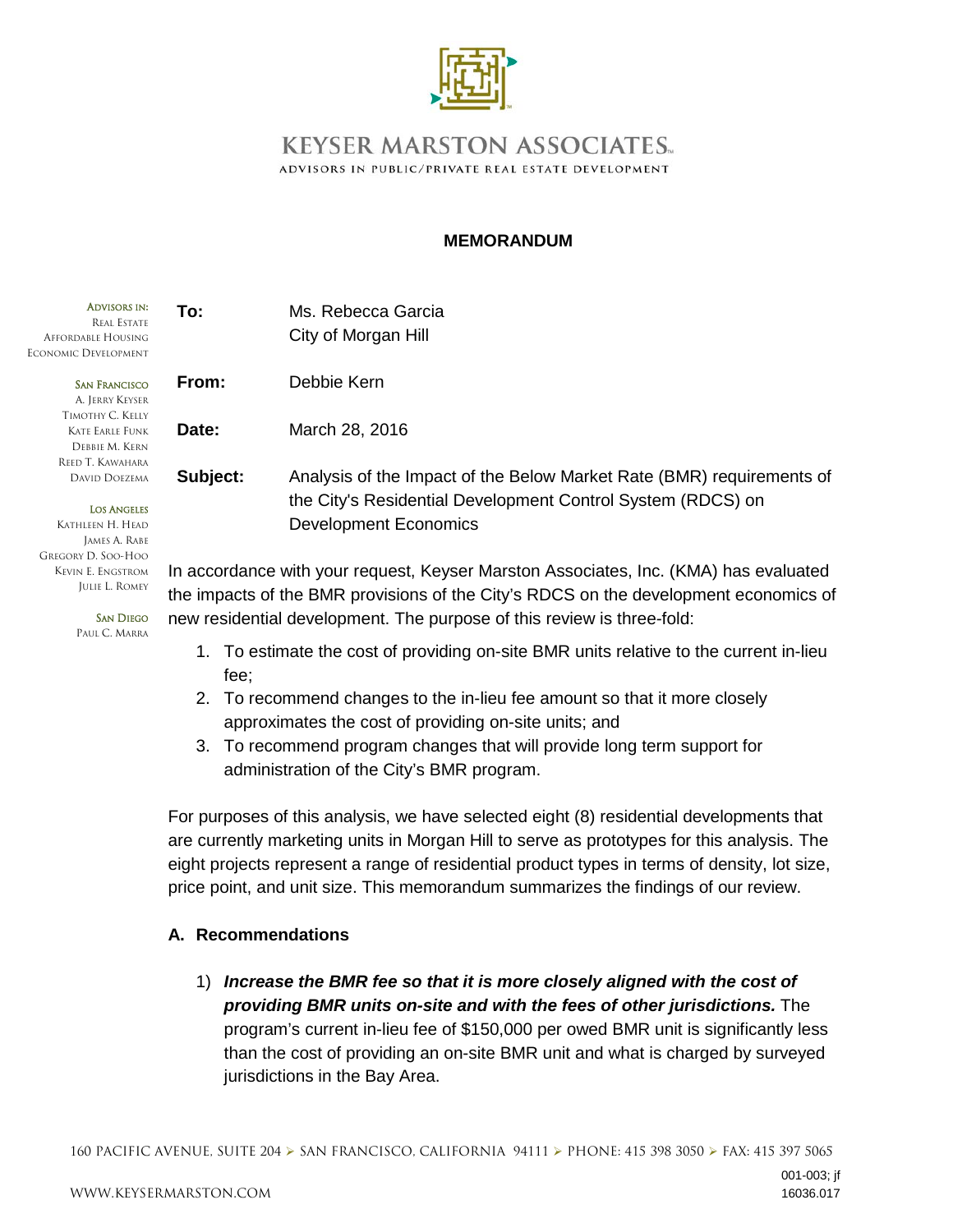- 2) **Recommended fee structure and amounts.** We recommend that the City either:
	- a) Replace the current fee of \$150,000 per required BMR unit with a schedule of fees that apply to each project's square footage. We suggest that the fee vary by product type and be within the following ranges:
		- **\$8 to \$10 per square foot for condominiums;**
		- **510 to \$12 per square foot for townhomes;**
		- **514 to \$16 per square foot for single family detached homes with lots** less than 9,000 sf;
		- \$16 to \$17 per square foot for single family detached homes with lots equal to or larger than 9,000 square feet
		- **These fees could be increased annually by the builder's cost index.**
	- b) Replace the current per BMR unit fee with a schedule of fees that apply to each project's sales revenues, as follows:
		- <sup>3</sup> 3% to 4% of value for projects with homes priced less than \$875,000;
		- 4% to 5% of value for projects with homes priced at \$875,000 or higher.
- 3) *Options for Raising More Fee Revenue. F*ee revenue is used to administer the existing stock of BMR units, create a reserve to administer the program during years in which there is little construction, and provide financial assistance for the construction of new deeply affordable rental units. There are a variety of alternatives for in-lieu fee application:
	- a) Require the payment of a fee for all fractional units, or
	- b) Increase the fraction threshold for triggering the development of an additional on-site unit from, say, .50 to .80, or
	- c) Reduce or eliminate the on-site requirements of the large lot, low density projects but increase the fee charged on these low density projects.

## **B. Residential Prototypes/Case Studies**

The residential developments selected to serve as "prototypical" projects for this analysis are as follows: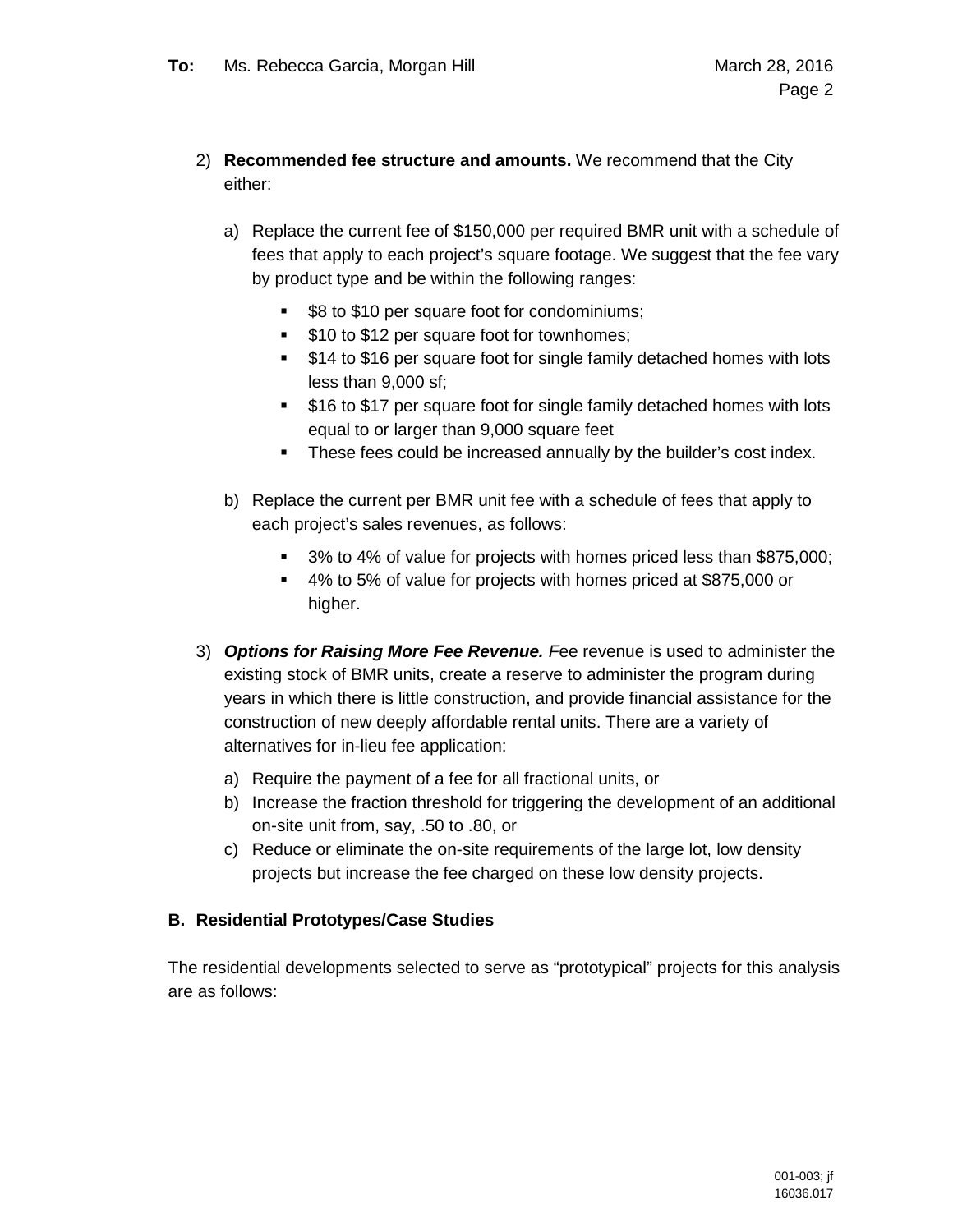| <b>Development</b>   | <b>Type</b> | Avg. Lot Size - SF | Avg. Price  |
|----------------------|-------------|--------------------|-------------|
| Madrone Plaza II     | Townhome    | <b>NA</b>          | \$555,000   |
| <b>Brighton Oaks</b> | Townhome    | NA                 | \$592,000   |
| Cypress/Tilton Park  | Townhome    | NA                 | \$653,000   |
| Loden Place          | Detached    | 3,600              | \$766,000   |
| Sonebridge           | Detached    | 6,000              | \$767,000   |
| Terra Mia            | Detached    | 7.500              | \$881,000   |
| Paseo Seville        | Detached    | 7.000              | \$925,000   |
| Amadora              | Detached    | 21,600             | \$1,233,000 |

The firm of Real Estate Economics tracks and publishes profiles of new residential communities that are being marketed, including the eight selected projects. We used the unit mix and pricing data in the profiles to understand the prices of market rate homes by unit size. We estimated the number of BMR units required of the current marketing phase by applying the current RDCS point structure to the project's unit mix. The actual BMR requirements that apply to each of the prototype projects may vary from the requirements embodied in the current point schedule because this analysis is evaluating only a marketing phase of the project and the projects are, in many cases, neighborhoods of larger developments that obtained entitlements many years ago under different requirements. For consistency purposes, we have applied the current point system to each of the projects to understand the relative impacts of the BMR point system to the range of prototypes.

## **C. Cost of Meeting 8% BMR requirements of the City's Residential Development Control System (RDCS)**

The RDCS' standards and criteria enable for-sale residential developments to receive 13 to 15 points if 8% of the project's units are deed restricted affordable units for Low to Moderate-income households (73% -120% AMI). The requirements vary by product type. In summary the requirements are as follows:

|           | <b>Condominiums</b>    | <b>Townhouses</b> | <b>R-2 SFD &amp; R-1 7000</b> | R-1 9000 & above<br>lot size |
|-----------|------------------------|-------------------|-------------------------------|------------------------------|
| 13 points | 4% of units at 70% AMI | 4% at 73% AMI and | 4% at 76% AMI and             | 4% at 80% AMI and            |
|           | and 4% at 90% AMI      | 4% at 100% AMI    | 4% at 110% AMI                | 4% at 120% AMI               |
| 14 points | 6% at 70% AMI and 2%   | 6% at 73% AMI and | 6% at 76% AMI and             | 6% at 80% AMI and            |
|           | at 90% AMI             | 2% at 100% AMI    | 2% at 110% of AMI             | 2% at 120% AMI               |
| 15 points | 8% at 65% AMI          | 8% at 70% AMI     | 8% at 75% AMI                 | 8% at 80% AMI                |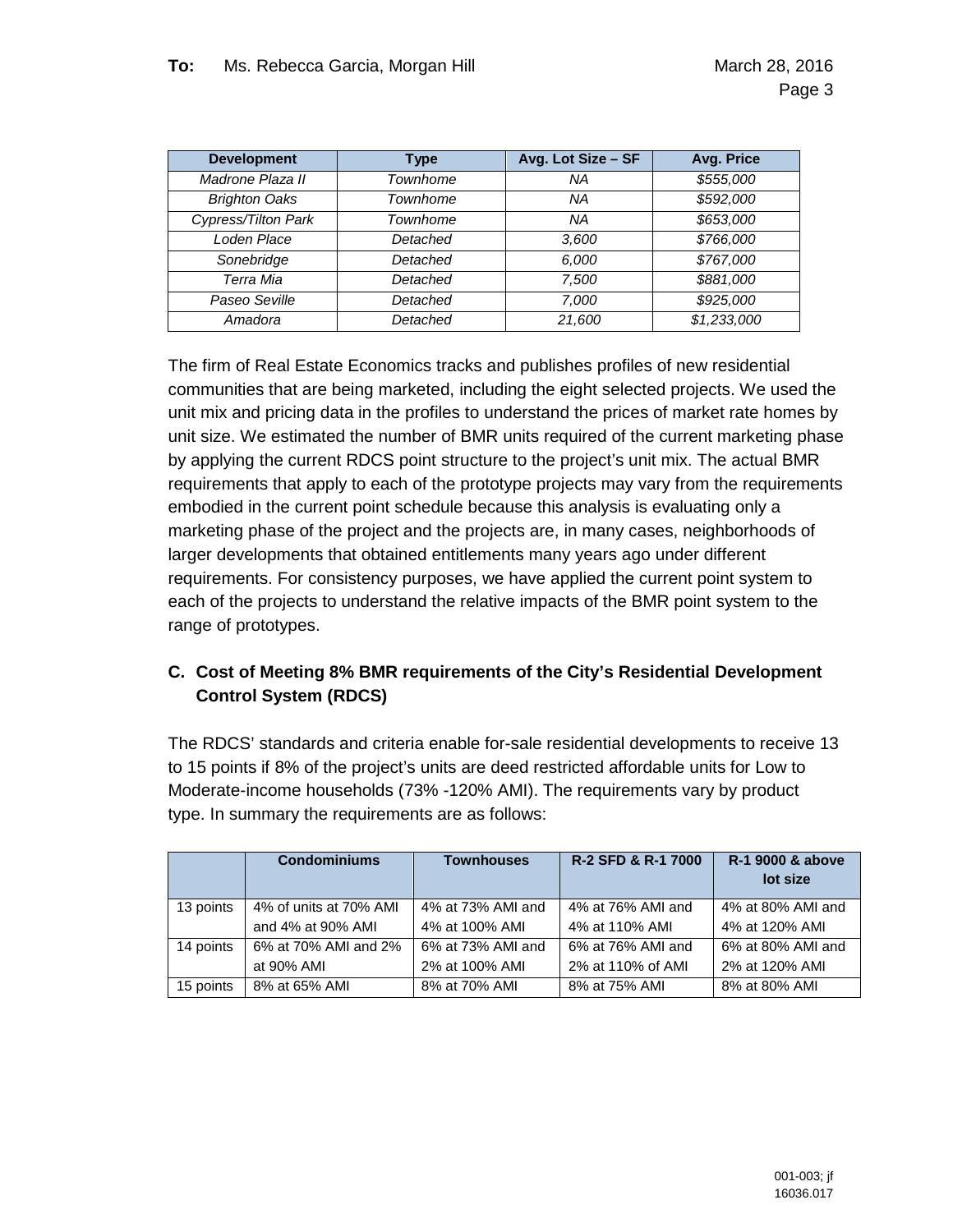The required level of affordability of the BMR units is inversely related to the density of the project, with condominiums<sup>[1](#page-3-0)</sup> being required to provide BMR units in the 65% to 90% AMI range, while large-lot projects are required to provide BMR units in the 80% to 120% AMI range. Deeper levels of affordability (i.e. below 65% AMI) are addressed by the RDCS' provisions applicable to rental housing developments.

| <b>Maximum BMR Prices</b> |           |                 |           |
|---------------------------|-----------|-----------------|-----------|
|                           | 2br       | 3 <sub>br</sub> | 4br       |
| Low - 65%                 | \$201,500 | \$229,450       | \$250,250 |
| Low - 70%                 | \$217,000 | \$247,100       | \$269,500 |
| Low - 73%                 | \$226,300 | \$257,690       | \$281,050 |
| Low - 75%                 | \$232,500 | \$264,750       | \$288,750 |
| Low- 76%                  | \$235,600 | \$268,280       | \$292,600 |
| Low - 80%                 | \$248,000 | \$282,400       | \$308,000 |
| Median - 90%              | \$279,000 | \$317,700       | \$346,500 |
| Median - 100%             | \$310,000 | \$353,000       | \$385,000 |
| Median - 110%             | \$341,000 | \$388,300       | \$423,500 |
| Median - 120%             | \$372,000 | \$423,600       | \$462,000 |

The current maximum prices for BMR units are as follows:

*Source: City of Morgan Hill.*

Under the RDCS' regulations, when the application of the 8% requirement yields a fraction of a unit, fractions of 50% or more trigger the requirement that a BMR unit be built on-site. Fractions of less than 50% trigger the requirement that the applicant pay an inlieu fee equal to \$150,000 times the applicable fraction. For example, if a project has 23 units, the 8% BMR requirement results in the need for 1.84 units, and the project is required to provide two (2) on-site BMR units. If, however, the project has 53 units, then the 8% requirement yields the requirement to provide 4.24 BMR units. In this case, the project is required to build four (4) on-site units and pay a fee of \$36,000 (.24 X \$150,000).

For each of the prototypes, we have estimated the potential revenues if all units in the marketing phase were to be sold as market rate units, calculated the BMR requirements under each point structure, estimated the sales revenues of the phase assuming that the BMR requirements are met and estimated the net cost to the project associated with meeting the BMR requirements.

<span id="page-3-0"></span> <sup>1</sup> While the RDCS specifies requirements for condominium projects, currently there are no projects that have self-identified as being condominiums.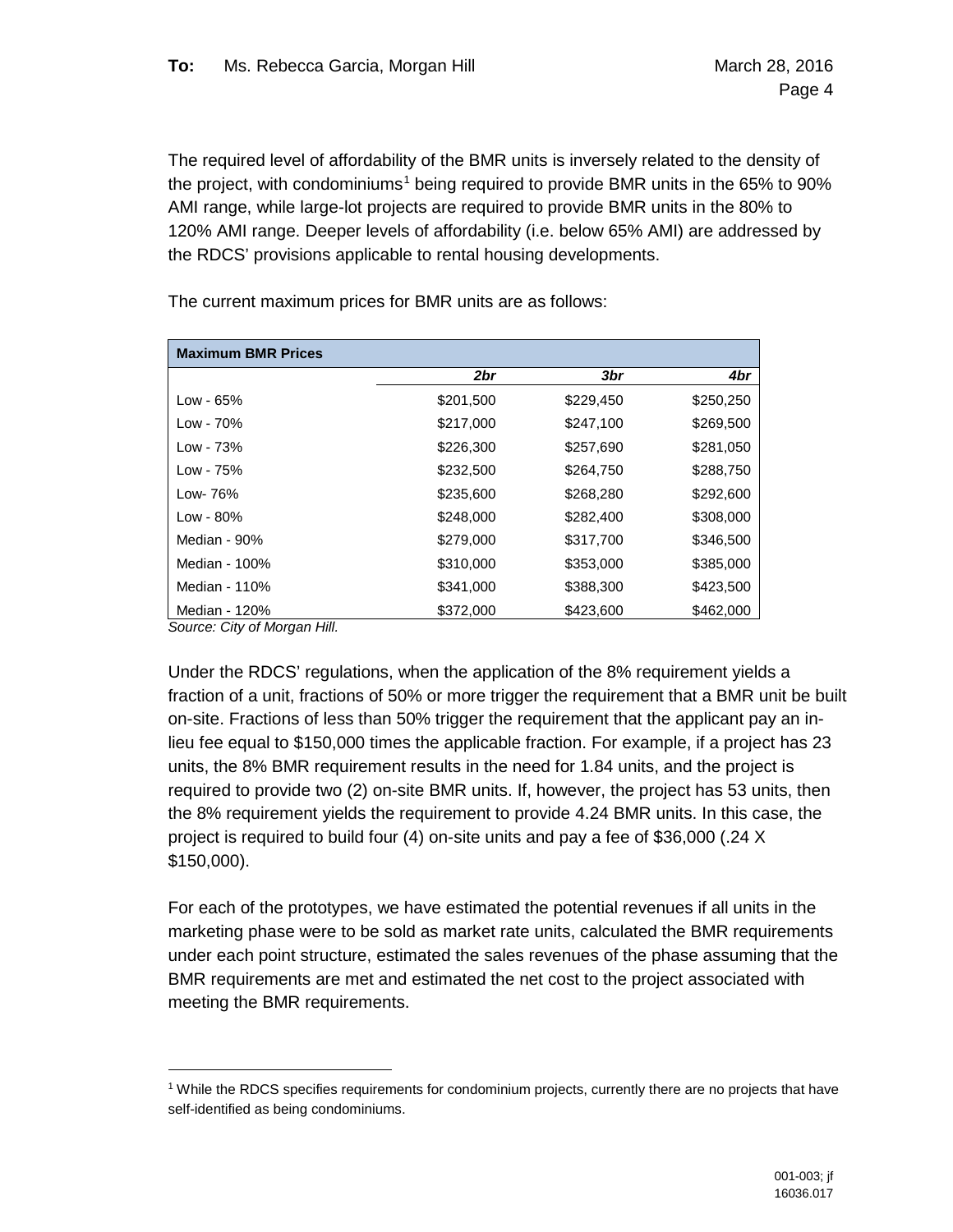The findings of the analysis are summarized in Table 1. The analysis for each project is provided in the Appendix Tables. The key findings are as follows:

- *Market rate prices are generally inversely correlated with density***.**  The lower the density, the higher the price of the home. Townhomes are in the \$550,000 to \$650,000 range, the medium density detached homes range from \$765,000 to \$925,000 and the low density homes are priced above \$1.2 million.
- *The average BMR prices that apply to the prototypes range from \$278,000 for a townhome project to \$359,000 for the low density detached project.*
- *The gap between BMR prices and market rate prices ranges from approximately \$275,000 to \$875,000 per unit, with the gap inversely correlated to density and positively correlated to market rate prices.*

This is due to the consideration that BMR prices are tied to the number of bedrooms. Even though low density projects provide BMR units at a higher AMI than condominium projects, the AMI differences do not fully offset the large gap between permitted BMR prices and market rate prices.



 *With a gap of \$275,000 to \$875,000 per unit, the cost of providing an on-site BMR unit is obviously much greater than the cost of the current in-lieu fee of \$150,000 per unit.* Because of the difference in cost, there is definitely an incentive for developers to desire to pay in-lieu fees instead of providing on-site units.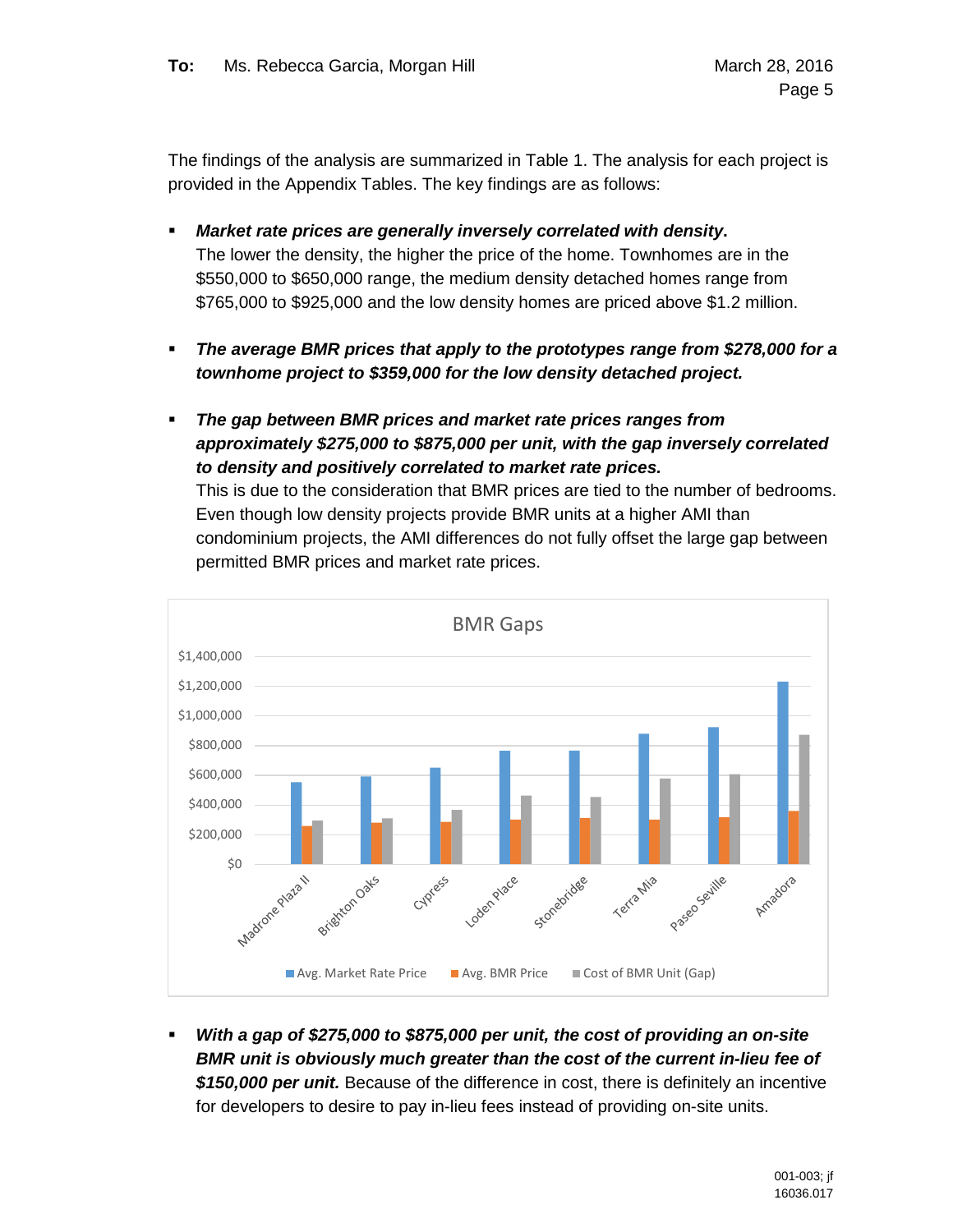*Satisfying the BMR requirement reduces sales revenues by approximately 4% to 7% relative to a 100% market rate project.*

The lower end of the range is associated with the impact to the higher density, lessexpensive product types while the higher-end of the range is the impact to the lower density, more-expensive homes.

 *The BMR cost (gap between market rate price and BMR price) increases with the target number of RDCS points.* 

For example, the cost to the Cypress townhome project to achieve 13 points is approximately \$378,000 for each BMR unit required. The cost to achieve 15 points is \$441,000 per BMR unit. For a medium density detached project, such as Paseo Seville, the cost to achieve 13 points is \$632,000 per BMR unit or \$712,000 per BMR unit to achieve 15 points.

### **D. In-lieu Fees of other Jurisdictions**

We have prepared a summary of the inclusionary/in-lieu fee programs of selected other Bay Area communities, as provided in Table 2. As shown, the on-site inclusionary requirements range from 10% to 15% of on-site units, which exceed the RDCS' requirement of 8%. All of the selected jurisdictions have in-lieu fee provisions, but they range from applying only to fractional units to being available at the developer's discretion to meet the entire on-site obligation. The in-lieu fee is expressed as a per square foot fee applied to the entire project, a percent of sales revenues of the entire project, or a fee per affordable unit owed. With the exception of Santa Clara's program (and perhaps San Francisco's), all of the surveyed jurisdictions charge an in-lieu fee that is likely to be less costly to a developer than building on-site units. The cities with a per square foot fee include Cupertino, San Jose, and Fremont, with the fee ranging from \$15 per sf to \$22.50 per sf. The cities with fees expressed as a percentage of sales revenues include: Mountain View, Sunnyvale, and Palo Alto, with the fee ranging from 3% of sales revenue to 7.5% of sales revenue. Santa Clara permits the payment of an in-lieu fee only for fractional units and the fraction is applied to the full on-site gap. San Francisco's in-lieu fee is expressed as a fee per BMR unit, with the amount per unit tied to the number of bedrooms in a unit. San Francisco's fees range from \$198,000 for a one bedroom BMR unit to \$417,799 for a 3 bedroom BMR unit.<sup>[2](#page-5-0)</sup>

To compare Morgan Hill's in lieu fee of \$150,000 per BMR unit, using the eight prototypes as case studies, we have converted the per unit fee to an amount per square foot of building area and a percentage of sales value. As shown on Table 3, on a per

<span id="page-5-0"></span><sup>&</sup>lt;sup>2</sup> While San Francisco has a 12% on-site requirement, if a project pays fees in-lieu of providing on-site BMR units, the fee is calculated assuming a 20% BMR requirement.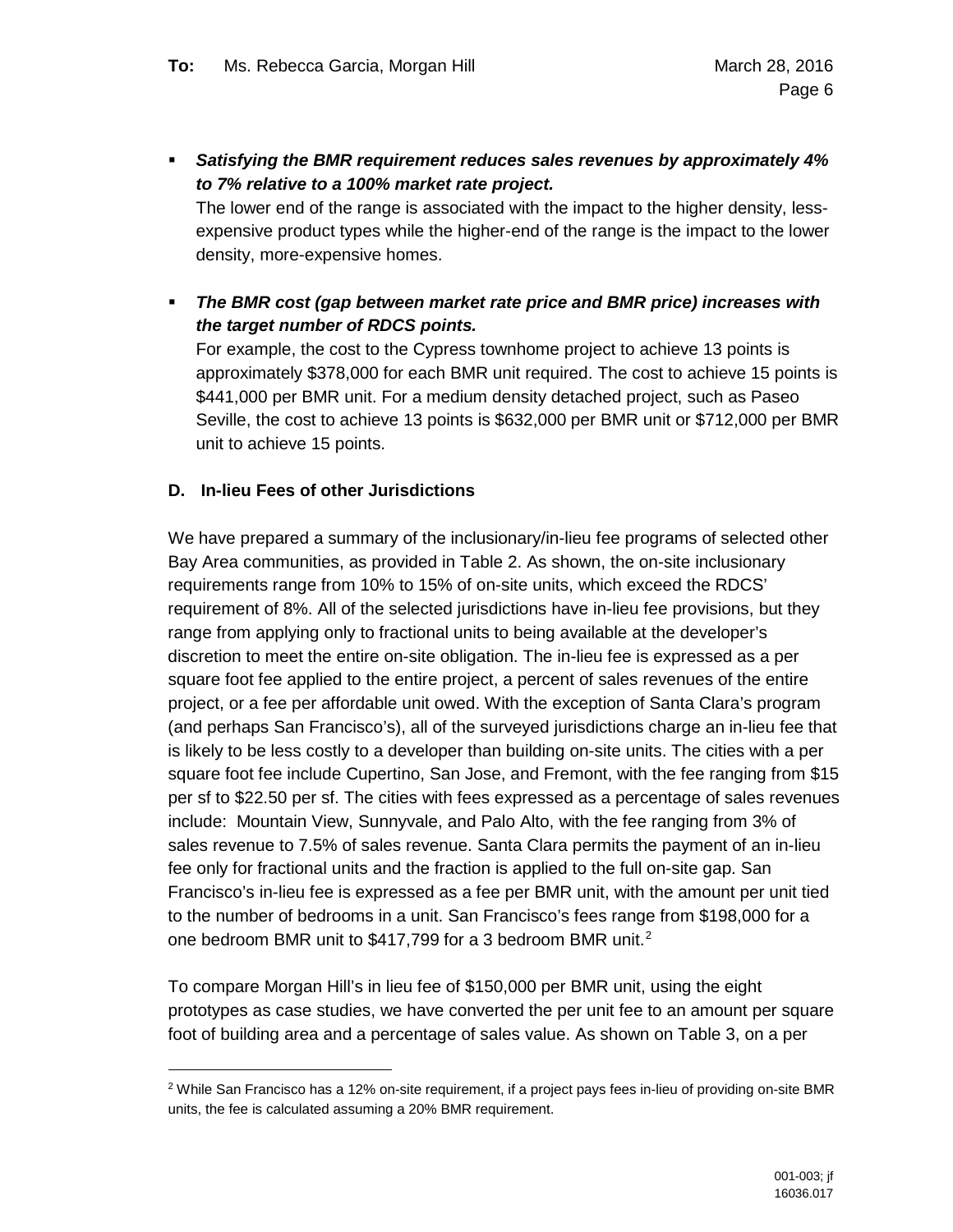square foot basis, Morgan Hill's current in-lieu fee translates into a fee ranging from \$2.98 per square foot (Amadora project) to \$6.59 per square foot (Cypress/Tilton Park project). This per square foot fee is significantly less than the \$15 to \$22.50 per square foot charged by the other surveyed jurisdictions. Morgan Hill's fee approximates 1% to 2% of sales revenue, which is less than the range of 3% to 7.5% of sales revenue charged by the surveyed jurisdictions.

To formulate recommendations for the City's in-lieu fee, for each of the eight prototype projects, we have calculated the per unit in-lieu fee amount that would be generated by a range of a range of "percent of value" fees and a range of "per square foot" fees and then compared the derived per BMR unit fees to the cost of providing on-site units. The analysis is presented in Table 4. As shown, the "percent of value" structure yields amounts that correspond well with the on-site gap. A fee amount of 4% of sales revenues would be somewhat less than the cost of providing on-site units for projects with unit prices of less than \$875,000. For projects with unit prices in excess of \$850,000, a fee amount of 5% of sales revenues would approach but not exceed the cost of providing on-site units. These percentages are within the 3% to 7.5% range charged by other communities. While this structure is closely aligned with on-site gaps, it is more complicated to administer than a per square foot or per unit fee as the City will need information on actual unit prices in order to apply the fee. This would require delaying payment until a certain portion of the units have sold.

A per square foot fee structure is somewhat positively correlated with unit sizes but not as closely as is the nexus between percent of revenue and unit prices. As shown, for the townhome projects, a fee of up to \$12 per square foot would generally approach the cost of providing units on-site. For single family detached homes, a fee of \$16 per square foot would be less than the cost of providing on-site units for 5 of the six prototypes. However, a \$16 fee would exceed the cost of providing an on-site unit at the Stonebridge project but would fall far short of the on-site costs for Terra Mia and Paseo Seville, which would support a fee in the \$19 to \$20 per square foot range. While the per square foot structure does not correlate to on-site gaps as closely as prices, it has the benefit of being easier to administer as unit sizes are known at the time that building permits are issued.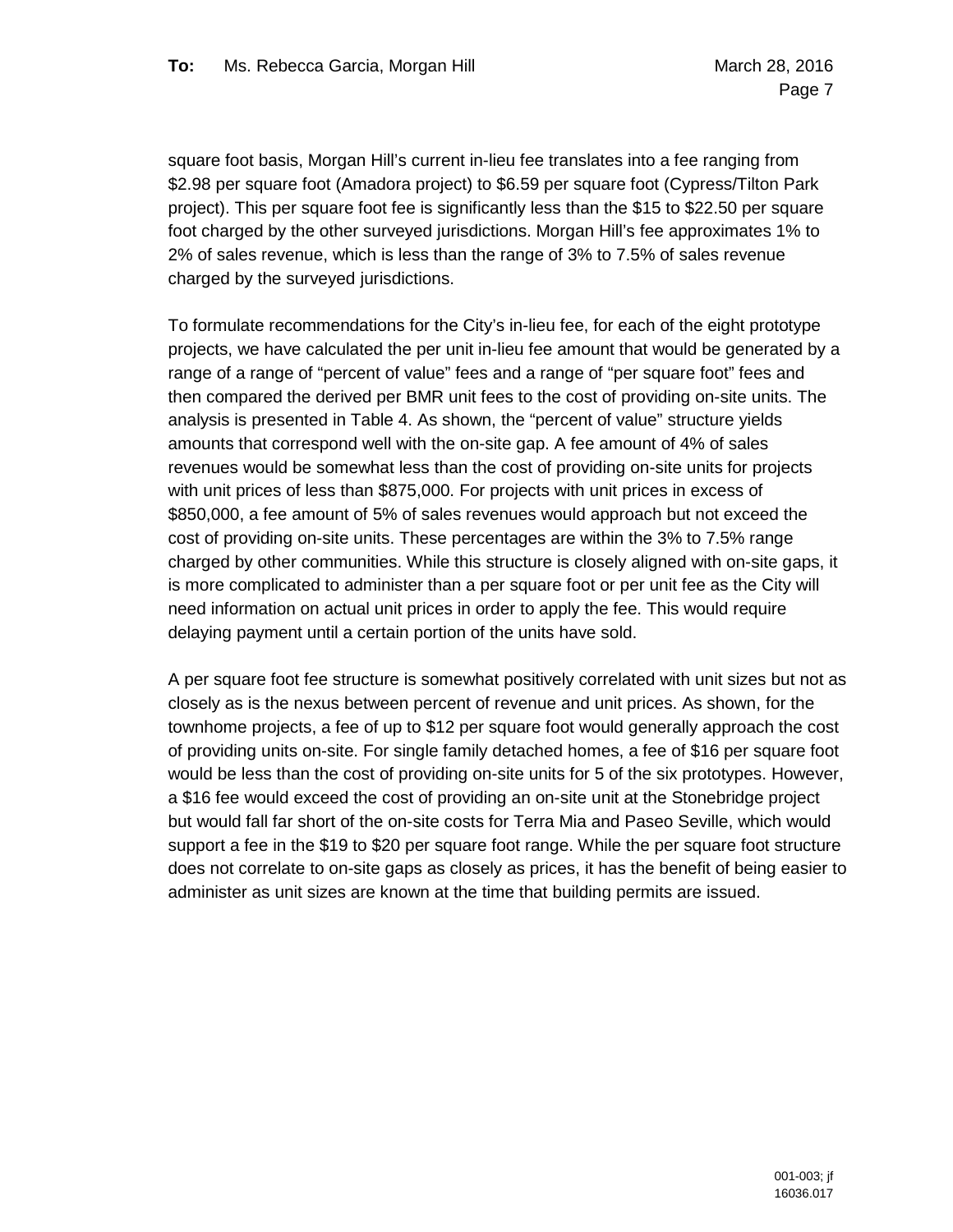#### **Table 1 Summary of Cost of Providing BMR Units City of Morgan Hill**

|                                                                                        |                                 |                        | <b>Cypress / Tilton</b> |                                 |                        |                                       |                        |                          |
|----------------------------------------------------------------------------------------|---------------------------------|------------------------|-------------------------|---------------------------------|------------------------|---------------------------------------|------------------------|--------------------------|
| <b>Name of Project</b>                                                                 | <b>Madrone Plaza II</b>         | <b>Brighton Oaks</b>   | Park                    | <b>Loden Place</b>              | Stonebridge            | <b>Terra Mia</b>                      | <b>Paseo Seville</b>   | <b>Amadora</b>           |
| <b>Type of Project</b>                                                                 | Townhouse                       | Townhouse              | Townhouse               | SF - R-1 7000                   | SF-R-1 7000            | SF-R-1 7000                           | SF - R-1 7000          | R-1 9000 & Above         |
| Avg. Lot Size                                                                          | <b>NA</b>                       | <b>NA</b>              | <b>NA</b>               | 3,600                           | 6,000                  | 7,500                                 | 7,000                  | 21,600                   |
| Avg. Unit Size                                                                         | 1,844                           | 1,832                  | 1,820                   | 2,242                           | 2,510                  | 2,338                                 | 2,323                  | 4,025                    |
| Developer                                                                              | <b>Taylor Morrison</b>          | Lyon Homes             | <b>KB Home</b>          | <b>City Ventures</b>            | <b>Meritage Homes</b>  | <b>Dividend Homes</b>                 | <b>KB Home</b>         | <b>Dividend Homes</b>    |
| <b>Num. Units in Phase</b>                                                             | 56                              | 100                    | 23                      | 41                              | 82                     | 68                                    | 23                     | 23                       |
| 8% BMR Requirement                                                                     | 4.48                            | 8                      | 1.84                    | 3.28                            | 6.56                   | 5.44                                  | 1.84                   | 1.84                     |
| Avg. Market Rate Price<br>Avg. BMR Price                                               | \$555,000<br>\$278,000          | \$592,000<br>\$278,000 | \$653,000<br>\$286,000  | \$766,000<br>\$302,000          | \$767,000<br>\$313,000 | \$881,000<br>\$302,000                | \$925,000<br>\$317,000 | \$1,233,000<br>\$359,000 |
| Cost of BMR Unit (Gap)                                                                 | \$277,000                       | \$314,000              | \$367,000               | \$464,000                       | \$454,000              | \$579,000                             | \$608,000              | \$874,000                |
| Gap as a % of Mkt. Price                                                               | 50%                             | 53%                    | 56%                     | 61%                             | 59%                    | 66%                                   | 66%                    | 71%                      |
| <b>BMR Requirement</b><br><b>Foregone Revenue Due to</b><br><b>BMR Units as a % of</b> | 4 on-site; fee for<br>.48 units | 8 on-site              | 2 on-site               | 3 on-site; fee for<br>.28 units | 7 on-site              | 5 on-site units; fee<br>for .44 units | 2 on-site              | 2 on-site                |
| Potential 100% Mkt. Rate<br>Revenue                                                    | 3.5% to 4.2%                    | 3.8% to 4.4%           | 4.6% to 5.4%            | 4.4% to 4.8%                    | 4.6% to 5.5%           | 4.5% to 5.0%                          | 5.5% to 6.2%           | 6.0% to 6.5%             |
| Foregone Revenue per BMR<br>Unit                                                       |                                 |                        |                         |                                 |                        |                                       |                        |                          |
| 13 Points                                                                              | \$239,000                       | \$282,966              | \$378,000               | \$418,378                       | \$442,869              | \$498,000                             | \$632,000              | \$922,259                |
| 14 Points                                                                              | \$261,000                       | \$306,187              | \$378,000               | \$418,378                       | \$481,119              | \$522,000                             | \$637,000              | \$922,259                |
| <b>15 Points</b>                                                                       | \$291,000                       | \$330,015              | \$441,000               | \$458,296                       | \$523,282              | \$548,000                             | \$712,000              | \$1,005,955              |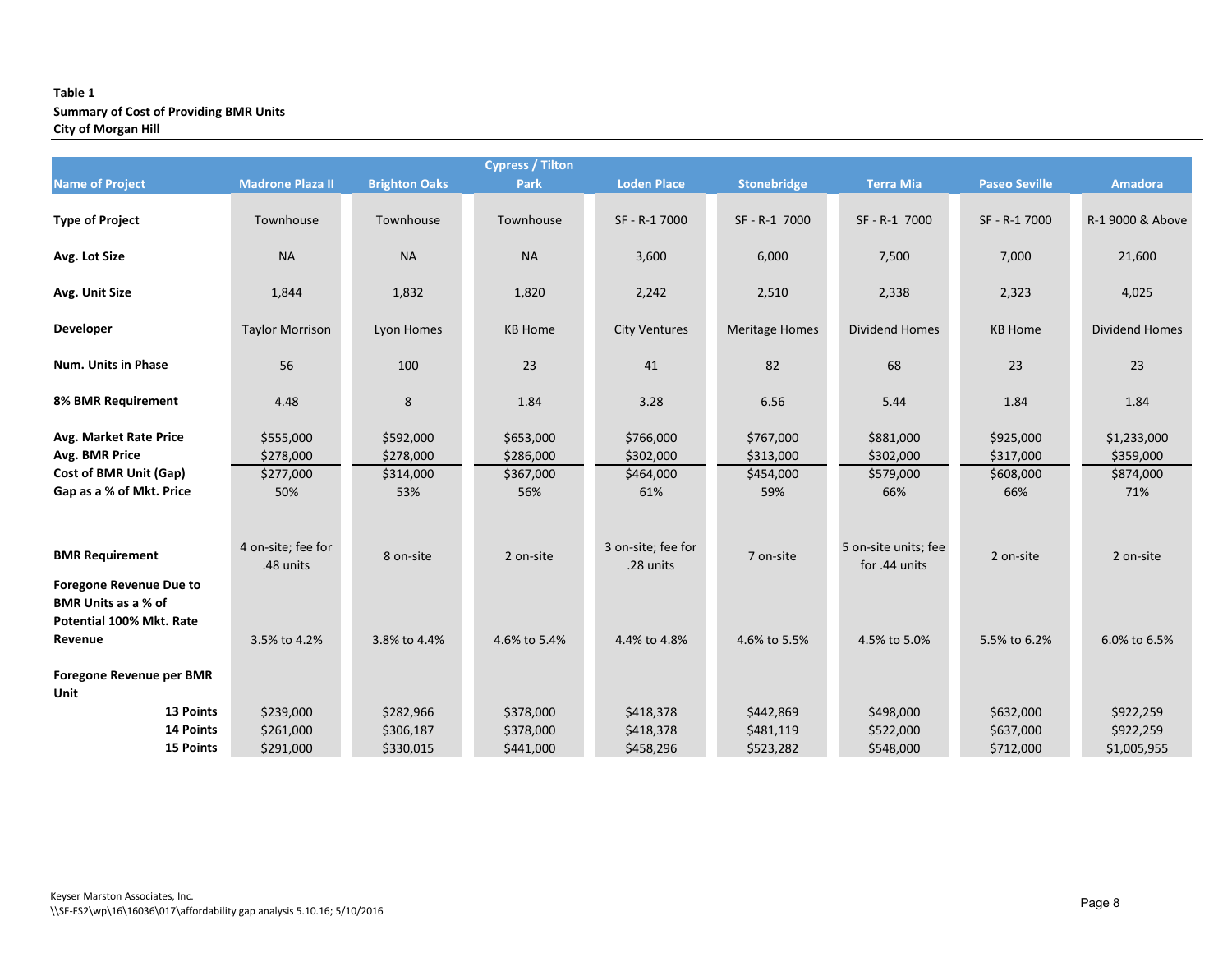#### **Table 2 Comparison of Below Market Rate Housing Programs** *WORKING DRAFT FOR REVIEW BY STAFF* **Morgan Hill BMR Study**

|                                                              | Cupertino                                                                                                                                         | San Jose                                                   | <b>Mountain View</b>                                                                               | Santa Clara                                                                                                    | Sunnyvale                                                                                                                                 | Fremont                                                                                              | Palo Alto                                                                                        | San Francisco                                                                                                                                                     |
|--------------------------------------------------------------|---------------------------------------------------------------------------------------------------------------------------------------------------|------------------------------------------------------------|----------------------------------------------------------------------------------------------------|----------------------------------------------------------------------------------------------------------------|-------------------------------------------------------------------------------------------------------------------------------------------|------------------------------------------------------------------------------------------------------|--------------------------------------------------------------------------------------------------|-------------------------------------------------------------------------------------------------------------------------------------------------------------------|
| Year Adopted / Updated                                       | Est. 1992; updated 2015                                                                                                                           | Est. 2010, suspended;<br>update in process                 | Est. 1999; Rental Impact Fee<br>in 2012; update in process                                         | Est. 1995; updated 2006.                                                                                       | Updated 2015.                                                                                                                             | Est. nexus-based program in<br>2010; update in progress.                                             | Est. 1974; nexus analysis in<br>process.                                                         | Est. 1992; updated 2012.                                                                                                                                          |
| <b>Minimum Project Size</b>                                  |                                                                                                                                                   |                                                            |                                                                                                    |                                                                                                                |                                                                                                                                           |                                                                                                      |                                                                                                  |                                                                                                                                                                   |
| For In-lieu Fee                                              | 1 unit                                                                                                                                            | R: 3 units                                                 | FS: 3 units<br>R: 5 units<br>Mixed: 6 units                                                        | No fee                                                                                                         | FS: 8 units<br>R: 4 units                                                                                                                 | 2 units                                                                                              | 5 units                                                                                          | 10 units                                                                                                                                                          |
| For Build Requirement                                        | 7 units                                                                                                                                           | 20 units (S)                                               | 10 units                                                                                           | 10 units                                                                                                       | 20 units <sup>1</sup>                                                                                                                     | no build req.                                                                                        | 5 units                                                                                          | n/a                                                                                                                                                               |
| For Sale Onsite Requirement                                  |                                                                                                                                                   |                                                            |                                                                                                    |                                                                                                                |                                                                                                                                           |                                                                                                      |                                                                                                  |                                                                                                                                                                   |
| Percent of Units                                             | 15%                                                                                                                                               | 15% (S)                                                    | 10%                                                                                                | 10%                                                                                                            | 12.5%                                                                                                                                     | 15%                                                                                                  | <b>Base: 15%</b><br>20% if site > 5 acres<br>25% if loss of rentals                              | 12% onsite<br>or 20% offsite                                                                                                                                      |
| Income Level (% AMI)                                         | 1/2 @ 80-100% AMI                                                                                                                                 | FS-Moderate:                                               | 80% - 100% AMI                                                                                     | Moderate: 80-120%                                                                                              | Up to 120% AMI                                                                                                                            | Moderate: 80-110% (120%                                                                              | Base: 10% @ 80-100%                                                                              | Onsite: 90% AMI                                                                                                                                                   |
|                                                              | 1/2 @ 100 - 120% AMI                                                                                                                              | 80-110% (S)                                                |                                                                                                    |                                                                                                                |                                                                                                                                           | w/approval)                                                                                          | 5% @ 100-120%                                                                                    | Offsite: 70% AMI                                                                                                                                                  |
| <b>Rental Onsite Option?</b>                                 | As alternative to fee.                                                                                                                            | No                                                         | As alternative to fee.                                                                             | n/a                                                                                                            | As alternative to fee.                                                                                                                    | No.                                                                                                  | In Process                                                                                       | As alternative to fee.                                                                                                                                            |
| Impact / In-Lieu Fee                                         | FS: \$15 psf (detached),<br>\$16.50 psf (townhome), \$20<br>psf (multifamily)<br>Rental: \$20 psf (35 du/ac or<br>less), $$25$ psf ( $>35$ du/ac) | R: \$17 psf<br>Downtown highrises<br>exempted for 5 years. | FS: 3% of sales price<br>R: Current \$10.26 psf; City<br>Council approved increase<br>to $$17$ psf | Fractional only: Fractional<br>unit X difference between<br>initial market value and<br>affordable sales price | FS: 7% of sales price<br>R: \$8.50 per nsf (4-7 units); \$17<br>per nsf (8+ units)                                                        | FS: \$19.50 per nsf (single family<br>w/lots ≥6,000 SF are \$22.50 per<br>nsf)<br>R: \$19.50 per nsf | FS: 7.5% of sales price<br>acres<br>12.5% of sales price if loss of<br>rental units <sup>3</sup> | Per affordable unit owed<br>10% of sales price is site > 5 based on 20% offsite rgrmt.<br>Studio - \$198,008<br>1BR-\$268,960<br>2BR-\$366,369<br>3BR - \$417,799 |
| <b>Fractional Units</b>                                      | <.50 unit owed: pay fee<br>50+ unit owed: round                                                                                                   | pay fee<br>or provide unit (S)                             | pay fee or provide unit                                                                            | pay fee or provide unit                                                                                        | pay fee or provide unit                                                                                                                   | pay fee or provide unit                                                                              | pay fee or provide unit                                                                          | pay fee or provide unit                                                                                                                                           |
| <b>Alternatives to Onsite Provision</b><br><b>Fee Option</b> | 6 or Fewer Units (Developer                                                                                                                       | yes (Developer, S)                                         | 9 or Fewer Units<br>(Developer)                                                                    | yes (Developer, fractional<br>only)                                                                            | yes (City)                                                                                                                                | yes (Developer)                                                                                      | if infeasible onsite or offsite<br>(City)                                                        | yes (Developer)                                                                                                                                                   |
| Land Dedication                                              | yes                                                                                                                                               | yes (City, S)                                              | no                                                                                                 | not specified                                                                                                  | no                                                                                                                                        | yes (City)                                                                                           | yes (City)                                                                                       | yes (City)                                                                                                                                                        |
| Offsite                                                      | yes                                                                                                                                               | ves(S)                                                     | no                                                                                                 | not specified                                                                                                  | yes (City)                                                                                                                                | yes (City)                                                                                           | yes (City)                                                                                       | yes (Developer)                                                                                                                                                   |
| Other                                                        |                                                                                                                                                   | Rehab units (City, S)                                      |                                                                                                    |                                                                                                                | Purchase existing units and<br>convert to affordable (City).<br>Preserve & rehab expiring units Preserve at-risk units (City).<br>(City). | Purchase existing units and<br>convert to affordable (City).                                         | Rehab units (City).                                                                              |                                                                                                                                                                   |
| Design of Inclusionary Units <sup>3</sup>                    |                                                                                                                                                   |                                                            |                                                                                                    |                                                                                                                |                                                                                                                                           |                                                                                                      |                                                                                                  |                                                                                                                                                                   |
| <b>Smaller Units</b>                                         | not specified                                                                                                                                     | no(S)                                                      | no                                                                                                 | not specified                                                                                                  | yes                                                                                                                                       | no                                                                                                   | no                                                                                               | minimum sizes                                                                                                                                                     |
| <b>Lesser Interior Finishes</b>                              | yes                                                                                                                                               | yes (S)                                                    | no                                                                                                 | not specified                                                                                                  | no                                                                                                                                        | ves                                                                                                  | yes (FS only)                                                                                    | no                                                                                                                                                                |
| <b>Other Design Standards</b>                                | not specified                                                                                                                                     |                                                            |                                                                                                    | not specified                                                                                                  |                                                                                                                                           | May be attached units; may be<br>single story.                                                       |                                                                                                  |                                                                                                                                                                   |
| <b>Other Concessions</b>                                     | Fee waivers - park<br>dedication and construction<br>tax.                                                                                         | Downtown highrises<br>exempted for 5 years.                |                                                                                                    |                                                                                                                |                                                                                                                                           | Rental units in ownership project<br>(City).                                                         |                                                                                                  |                                                                                                                                                                   |

<sup>1</sup>Not specified in Ordinance, but City documents indicate that projects with fewer than 20 units are eligible to pay fee.

<sup>2</sup>Parentheses indicate which entity has discretion.

3 Staff has recommended fees of \$95 for SFD and \$50 psf for all other unit types (including rental). (2/16 staff report) Note: This chart presents an overview and terms have been simplified. Consult code and City staff for more information.<br>Abbreviations: PSF = Per Square Foot

Abbreviations: R = Rental FS = For Sale PSF = Per Square Foot NSF = Net Square Feet S= Suspended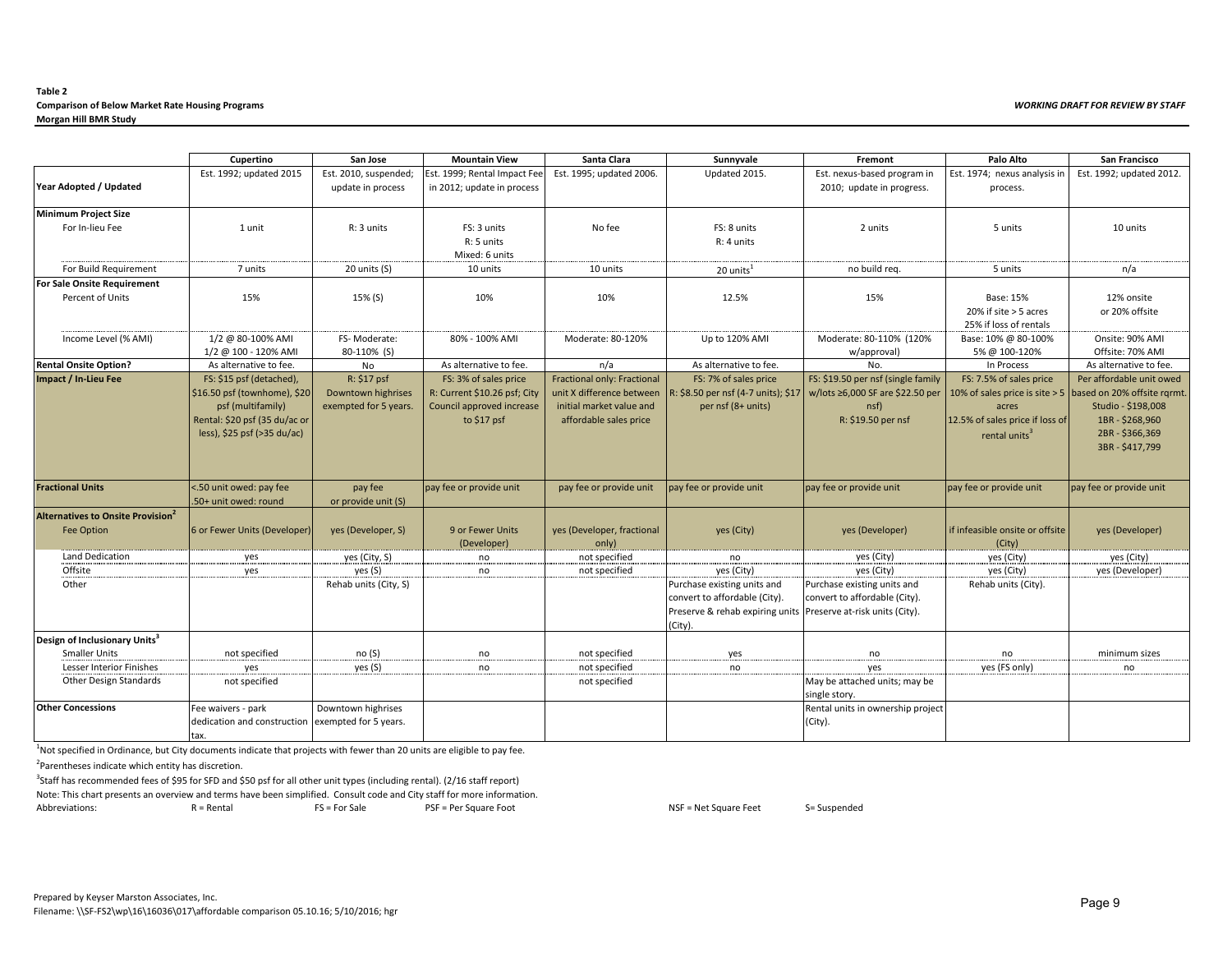#### **Table 3 Existing In-lieu Fee Amount Expressed as a Percent of Sales Revenue and as a Cost Per Square Feet of Building Area Morgan Hill BMR Study**

|                       | <b>Project Prototypes</b>                      |           |                    |                    |                    |           |                      |             |  |  |  |
|-----------------------|------------------------------------------------|-----------|--------------------|--------------------|--------------------|-----------|----------------------|-------------|--|--|--|
|                       | <b>Madrone</b><br><b>Brighton</b><br>Cypress / |           |                    |                    |                    |           |                      |             |  |  |  |
|                       | Paza II                                        | Oaks      | <b>Titlon Park</b> | <b>Loden Place</b> | <b>Stonebridge</b> | Terra Mia | <b>Paseo Seville</b> | Amadora     |  |  |  |
| Market rate Price     | \$555,000                                      | \$592,000 | \$653,000          | \$766,000          | \$767.000          | \$881,000 | \$925,000            | \$1,233,000 |  |  |  |
| On-site Gap           | \$277,000                                      | \$314,000 | \$367,000          | \$464,000          | \$454,000          | \$579,000 | \$608,000            | \$874,000   |  |  |  |
| In Lieu Fee per BMR U | \$150,000                                      | \$150,000 | \$150,000          | \$150,000          | \$150,000          | \$150,000 | \$150,000            | \$150,000   |  |  |  |
| <b>SF</b>             | 1.844                                          | 1,832     | 1,820              | 2.242              | 2,510              | 2,338     | 2,323                | 4,025       |  |  |  |
| In Lieu Fee per SF    | \$6.51                                         | \$6.55    | \$6.59             | \$5.35             | \$4.78             | \$5.13    | \$5.17               | \$2.98      |  |  |  |
| In-lieu fee as a % of | 2%                                             | 2%        | 2%                 | 2%                 | 2%                 | 1%        | 1%                   | 1%          |  |  |  |
| Revenue               |                                                |           |                    |                    |                    |           |                      |             |  |  |  |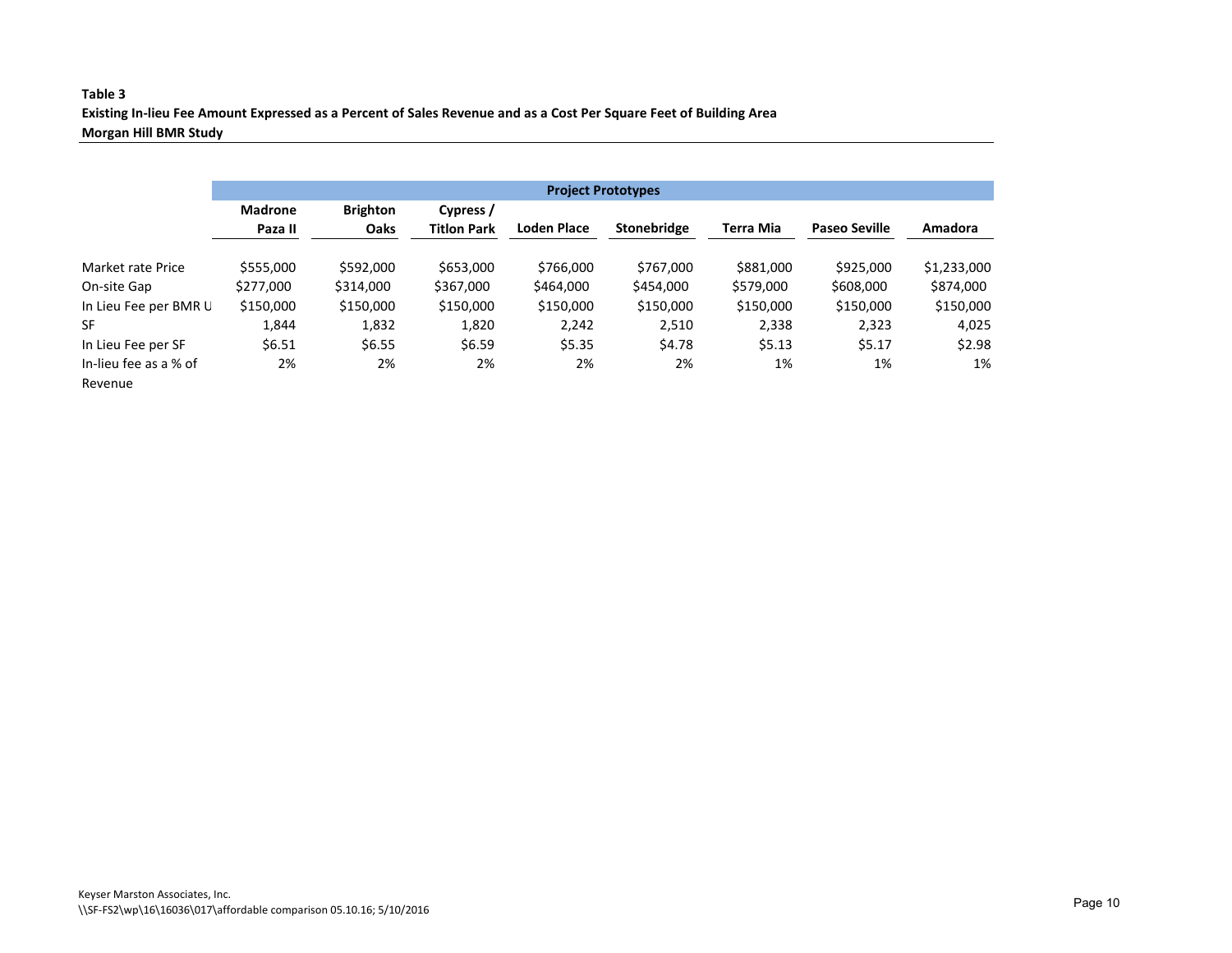## **Table 4 Evaluation of BMR In-Lieu Fee Amounts Yielded by a Range of Alternative Fee Structures Morgan Hill BMR Study**

|                    |                           | <b>Project Prototypes</b> |                                 |             |             |           |                      |           |  |  |  |
|--------------------|---------------------------|---------------------------|---------------------------------|-------------|-------------|-----------|----------------------|-----------|--|--|--|
|                    | <b>Madrone</b><br>Paza II | <b>Brighton</b><br>Oaks   | Cypress /<br><b>Titlon Park</b> | Loden Place | Stonebridge | Terra Mia | <b>Paseo Seville</b> | Amadora   |  |  |  |
| <b>On-site Gap</b> | \$277,000                 | \$314,000                 | \$367,000                       | \$464,000   | \$454,000   | \$579,000 | \$608,000            | \$874,000 |  |  |  |

|                |      |           |           |           | <b>Fee per BMR Unit</b> |           |           |           |             |
|----------------|------|-----------|-----------|-----------|-------------------------|-----------|-----------|-----------|-------------|
| Per SF Fee     |      |           |           |           |                         |           |           |           |             |
|                | 20   | \$461,000 | \$458,000 | \$455,000 | \$561,000               | \$628,000 | \$585,000 | \$581,000 | \$1,006,000 |
|                | 19   | \$438,000 | \$435,000 | \$432,000 | \$532,000               | \$596,000 | \$555,000 | \$552,000 | \$956,000   |
|                | 18   | \$415,000 | \$412,000 | \$410,000 | \$504,000               | \$565,000 | \$526,000 | \$523,000 | \$906,000   |
|                | 17   | \$392,000 | \$389,000 | \$387,000 | \$476,000               | \$533,000 | \$497,000 | \$494,000 | \$855,000   |
|                | 16   | \$369,000 | \$366,000 | \$364,000 | \$448,000               | \$502,000 | \$468,000 | \$465,000 | \$805,000   |
|                | 15   | \$346,000 | \$344,000 | \$341,000 | \$420,000               | \$471,000 | \$438,000 | \$436,000 | \$755,000   |
|                | 14   | \$323,000 | \$321,000 | \$319,000 | \$392,000               | \$439,000 | \$409,000 | \$407,000 | \$704,000   |
|                | 13   | \$300,000 | \$298,000 | \$296,000 | \$364,000               | \$408,000 | \$380,000 | \$377,000 | \$654,000   |
|                | 12   | \$277,000 | \$275,000 | \$273,000 | \$336,000               | \$377,000 | \$351,000 | \$348,000 | \$604,000   |
|                | 11   | \$254,000 | \$252,000 | \$250,000 | \$308,000               | \$345,000 | \$321,000 | \$319,000 | \$553,000   |
|                | 10   | \$231,000 | \$229,000 | \$228,000 | \$280,000               | \$314,000 | \$292,000 | \$290,000 | \$503,000   |
| % of Value Fee |      |           |           |           |                         |           |           |           |             |
|                | 0.03 | \$208,000 | \$222,000 | \$245,000 | \$287,000               | \$288,000 | \$330,000 | \$347,000 | \$462,000   |
|                | 0.04 | \$278,000 | \$296,000 | \$327,000 | \$383,000               | \$384,000 | \$441,000 | \$463,000 | \$617,000   |
|                | 0.05 | \$347,000 | \$370,000 | \$408,000 | \$479,000               | \$479,000 | \$551,000 | \$578,000 | \$771,000   |
|                | 0.06 | \$416,000 | \$444,000 | \$490,000 | \$575,000               | \$575,000 | \$661,000 | \$694,000 | \$925,000   |

0.07 \$486,000 \$518,000 \$571,000 \$670,000 \$671,000 \$771,000 \$809,000 \$1,079,000

indicates fee amount that most closely approximates but does not exceed cost of providing BMR unit on-site.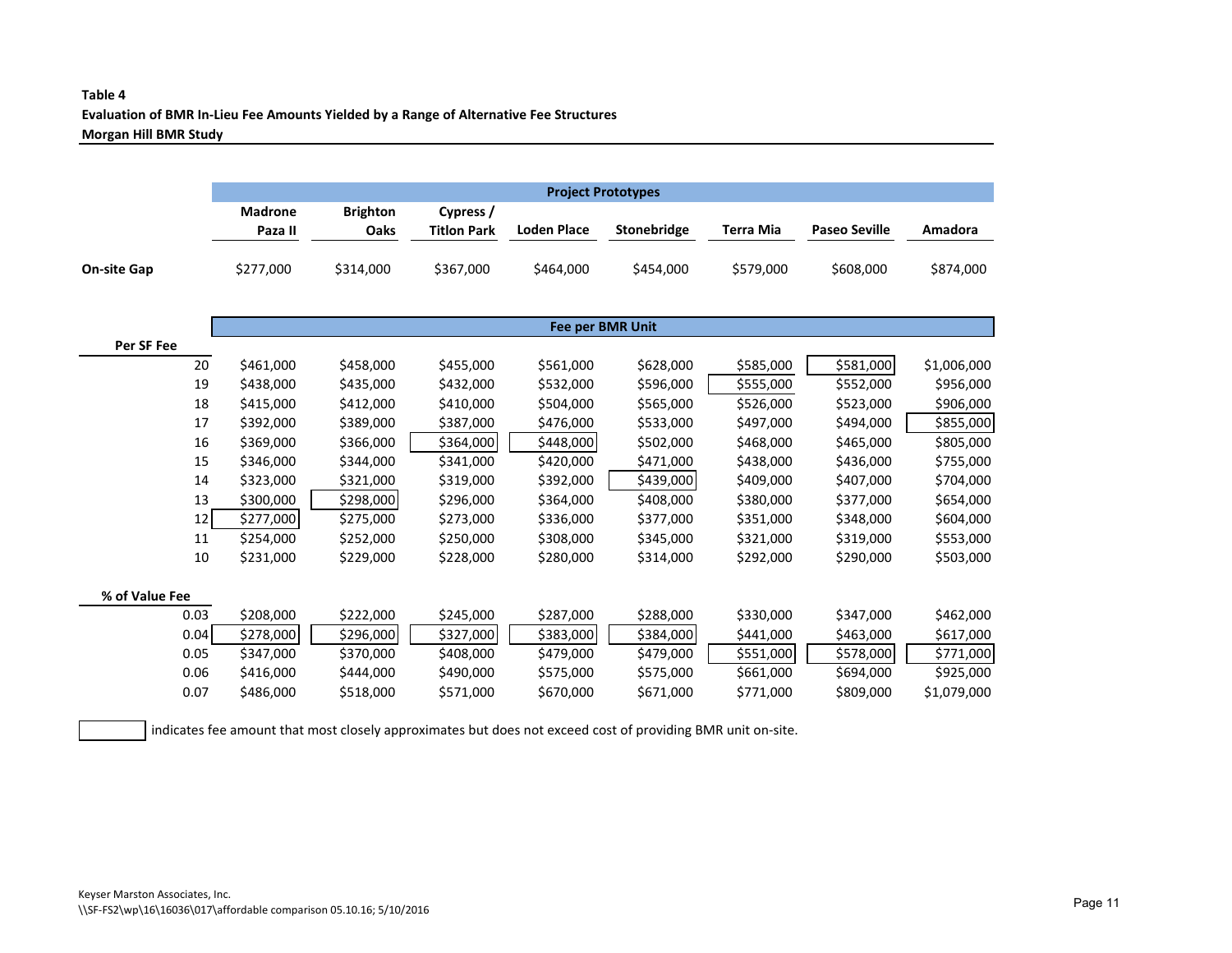Appendix: Supporting Tables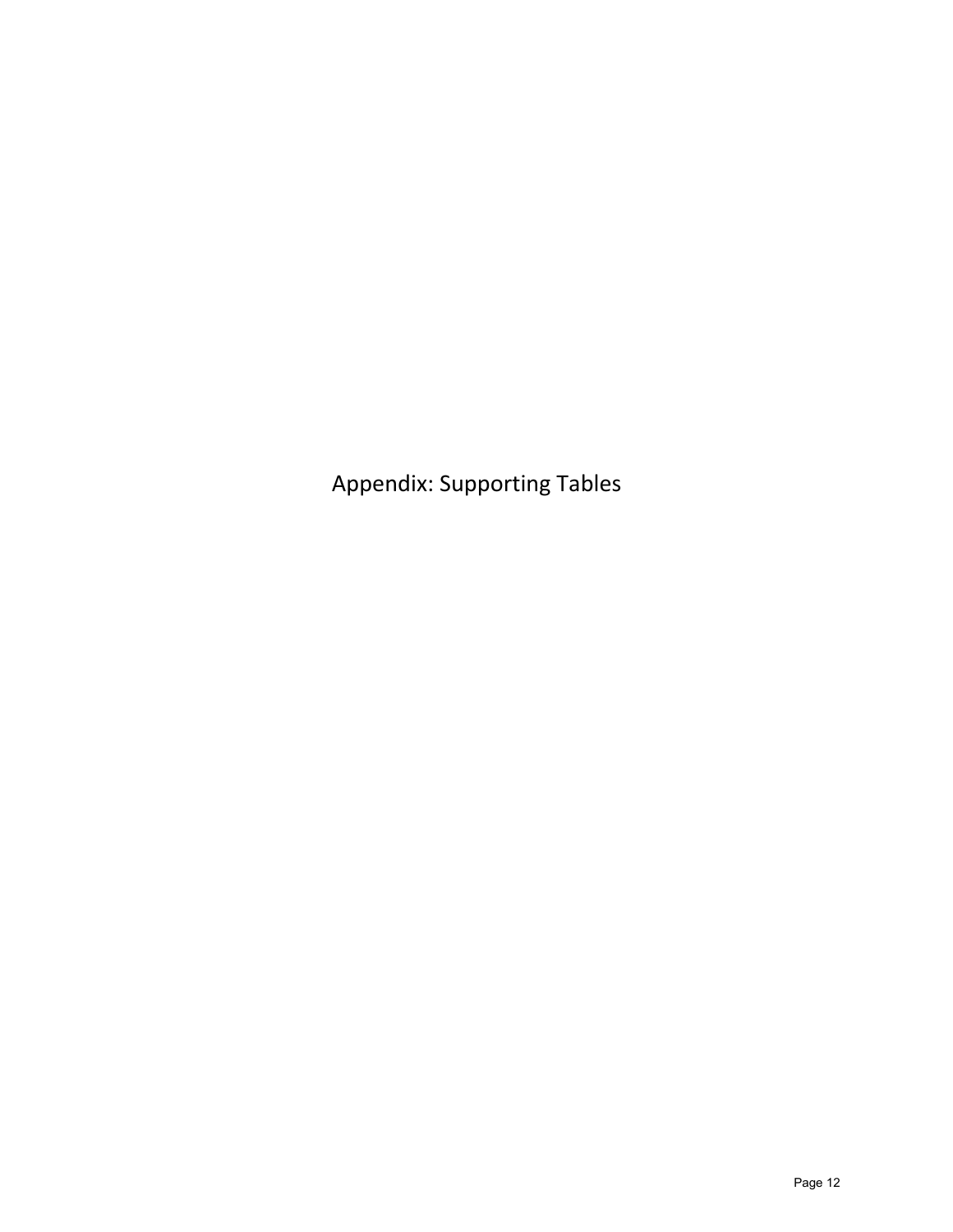## **Appendix Table 1 Madrone Plaza 2 - Townhouse**

| Plan                                                                      | Α            | C           | В            |                |
|---------------------------------------------------------------------------|--------------|-------------|--------------|----------------|
| <b>Beds</b>                                                               | 3            | 3           | 3            |                |
| number of units                                                           | 19           | 17          | 20           | 56             |
| SF                                                                        | 1775         | 1821        | 1929         | 1,844          |
| <b>Market Rate Price</b>                                                  | \$546,000    | \$551,000   | \$568,000    | \$555,375      |
| Potential Market Rate Revenue<br><b>Required Affordable Mix</b><br>13 pts | \$10,374,000 | \$9,367,000 | \$11,360,000 | \$31,101,000   |
| Low - 73%                                                                 |              |             |              | 4.00%          |
| Median 100%                                                               |              |             |              | 4.00%          |
| 14 pts                                                                    |              |             |              |                |
| Low - 73%                                                                 |              |             |              | 6.00%          |
| Median 100%                                                               |              |             |              | 2.00%          |
| 15 points                                                                 |              |             |              |                |
| Low - 70%                                                                 |              |             |              | 8.00%          |
| Median 100%                                                               |              |             |              | 0.00%          |
| <b>Required Number of Affordable Units</b>                                |              |             |              | 4.48           |
| <b>Required Fractional Unit Payment</b>                                   |              | 0.48        | \$150,000    | \$72,000       |
| <b>Maximum Affordable Prices</b>                                          |              |             |              |                |
| 13 pts                                                                    |              |             |              |                |
| Low - 73%                                                                 | \$257,690    | \$257,690   | \$257,690    |                |
| Median 100%                                                               | \$353,000    | \$353,000   | \$353,000    |                |
| 14 pts                                                                    |              |             |              |                |
| Low - 73%                                                                 | \$257,690    | \$257,690   | \$257,690    |                |
| Median 100%                                                               | \$353,000    | \$353,000   | \$353,000    |                |
| 15 points                                                                 |              |             |              |                |
| Low - 70%                                                                 | \$247,100    | \$247,100   | \$247,100    |                |
| <b>Number of Affordable Units</b>                                         |              |             |              |                |
| 13 pts                                                                    |              |             |              |                |
| Low - 73%                                                                 |              |             |              | $\overline{2}$ |
| Median 100%                                                               |              |             |              | $\overline{2}$ |
| 14 pts                                                                    |              |             |              |                |
| Low - 73%                                                                 |              |             |              | 3              |
| Median 100%                                                               |              |             |              | $\mathbf 1$    |
| 15 points                                                                 |              |             |              |                |
| Low - 70%                                                                 |              |             |              | 4              |
| Median 100%                                                               |              |             |              | 0              |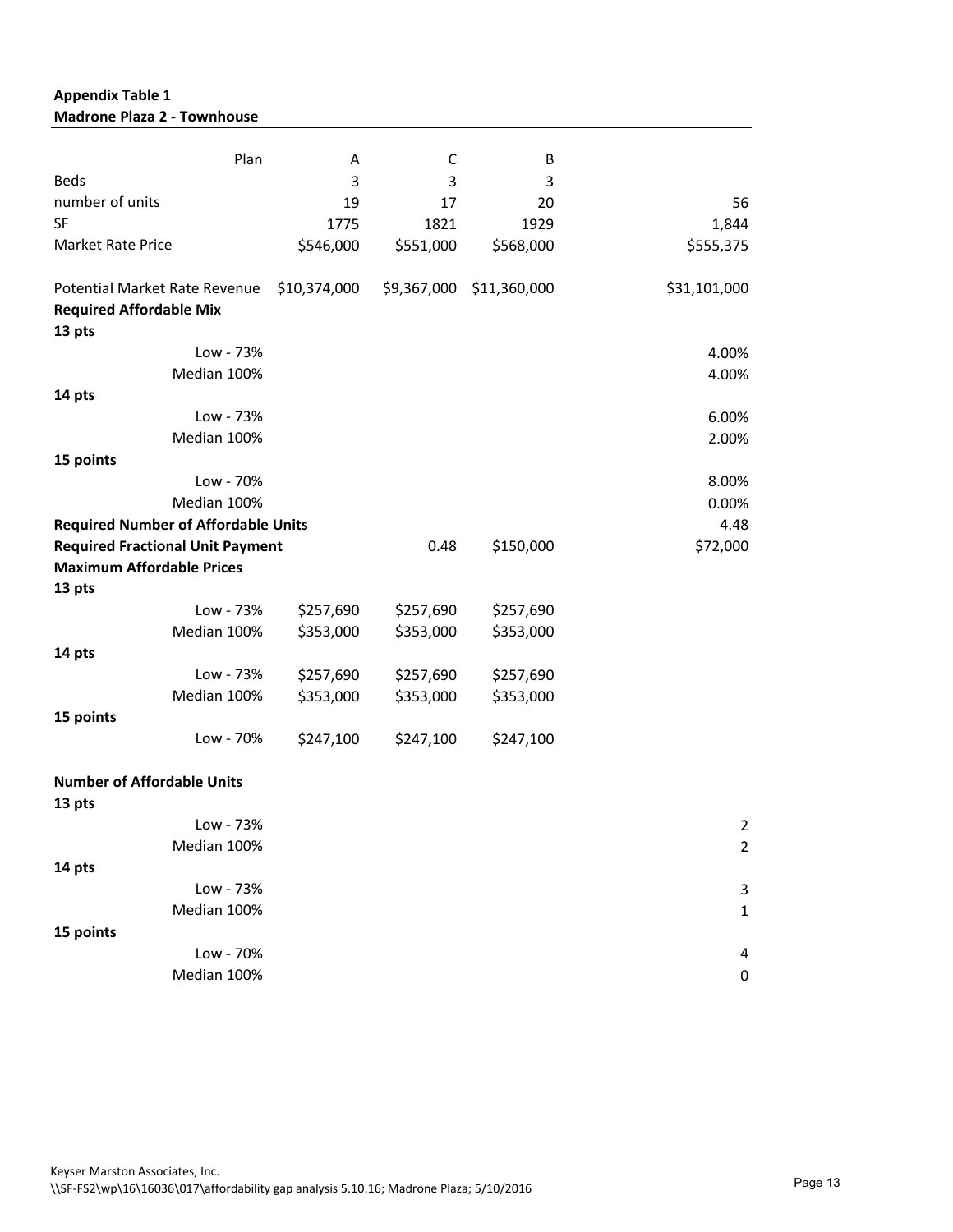## **Appendix Table 1 Madrone Plaza 2 - Townhouse**

| <b>Unit Mix</b>            |                |
|----------------------------|----------------|
| 13 points                  |                |
| <b>Market Rate Units</b>   | 52             |
| Affordable Low             | $\overline{2}$ |
| Affordable Median          | $\overline{2}$ |
| 14 points                  |                |
| <b>Market Rate Units</b>   | 52             |
| Affordable Low             | 3              |
| Affordable Median          | 1              |
| 15 points                  |                |
| <b>Market Rate Units</b>   | 52             |
| Affordable Low             | $\overline{4}$ |
| Affordable Median          | $\mathbf 0$    |
| <b>Revenues</b>            |                |
| 13 points                  |                |
| <b>Market Rate Units</b>   | \$28,879,500   |
| Affordable Low             | \$515,380      |
| Affordable Median          | \$706,000      |
| Less Fractional Unit Pmt   | $-572,000$     |
| <b>Total Revenue</b>       | \$30,028,880   |
| 14 points                  |                |
| <b>Market Rate Units</b>   | \$28,879,500   |
| Affordable Low             | \$773,070      |
| Affordable Median          | \$353,000      |
| Less Fractional Unit Pmt   | $-572,000$     |
| <b>Total Revenue</b>       | \$29,933,570   |
| 15 points                  |                |
| <b>Market Rate Units</b>   | \$28,879,500   |
| Affordable Low             | \$988,400      |
| Affordable Median          | \$0            |
| Less Fractional Unit Pmt   | $-$72,000$     |
| <b>Total Revenue</b>       | \$29,795,900   |
| <b>Foregone Revenue</b>    |                |
| 13 points                  |                |
| Total                      | \$1,072,120    |
| <b>Per Affordable Unit</b> | \$239,313      |
| 14 points                  |                |
| Total                      | \$1,167,430    |
| <b>Per Affordable Unit</b> | \$260,587      |
| 15 points                  |                |
| Total                      | \$1,305,100    |
| Per Unit                   | \$291,317      |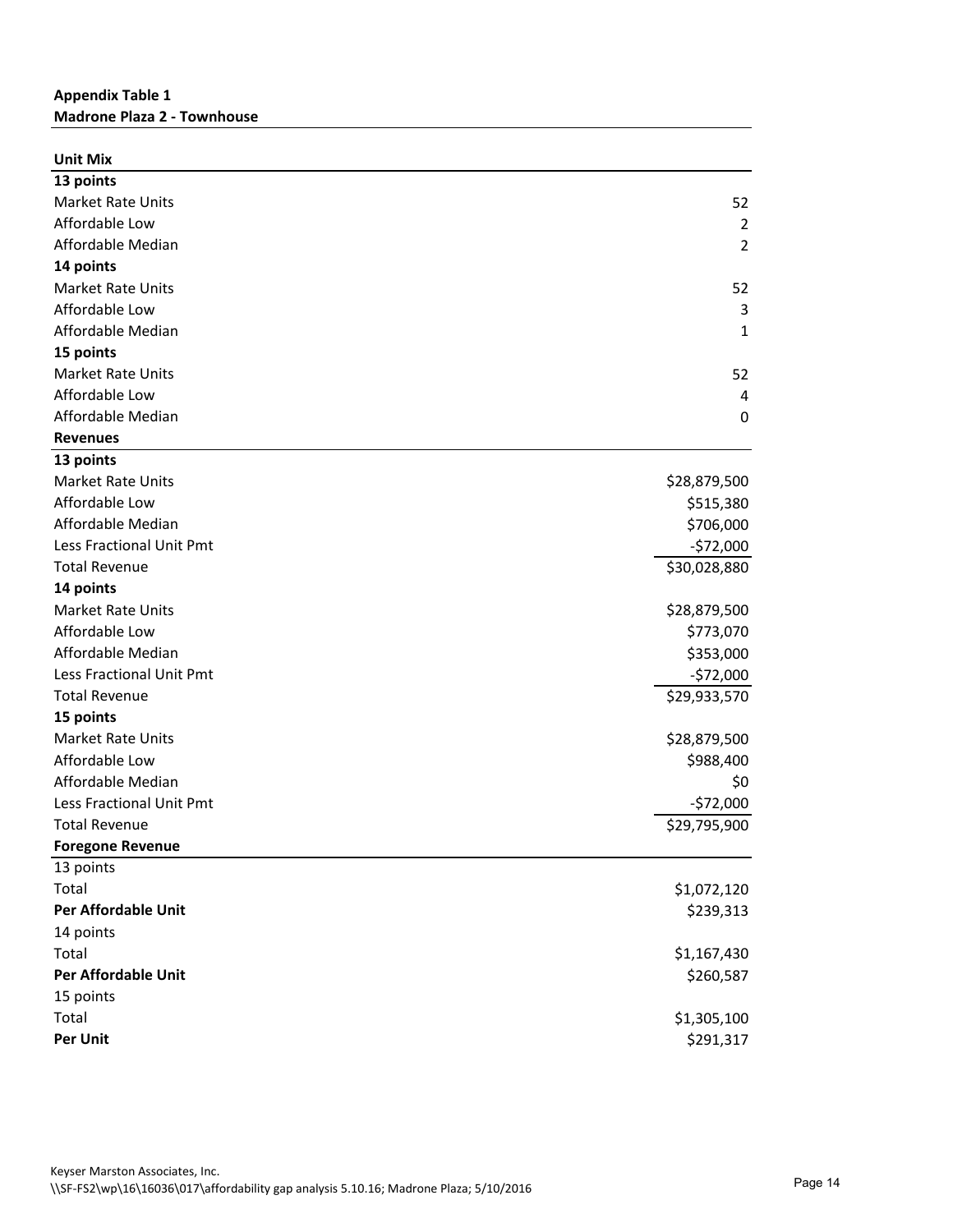| <b>Brighton Oaks - Townhome</b>            |              |                |             |             |              |                |                |                    |
|--------------------------------------------|--------------|----------------|-------------|-------------|--------------|----------------|----------------|--------------------|
|                                            |              |                |             |             |              |                |                | Total              |
| Plan                                       | $\mathbf{1}$ | $\overline{2}$ | 3           | 4           | 5            | 6              | 7              |                    |
| Beds                                       | 2            | 3              | 3           | 3           | 3            | 4              | 4              |                    |
| Num. Units                                 | 11           | 16             | 15          | 16          | 14           | 15             | 13             | 100                |
| % of unit mix                              | 11%          | 16%            | 15%         | 16%         | 14%          | 15%            | 13%            | 100%               |
| SF                                         | 1,175        | 1,512          | 1,668       | 1,794       | 1,952        | 2,222          | 2,440          | 1,832              |
| Market Rate Price                          | \$551,000    | \$561,000      | \$571,000   | \$591,000   | \$601,000    | \$641,000      | \$621,000      | \$591,600          |
| <b>Total Potential Rev.</b>                | \$6,061,000  | \$8,976,000    | \$8,565,000 | \$9,456,000 | \$8,414,000  | \$9,615,000    | \$8,073,000    | \$59,160,000       |
|                                            |              |                |             |             | 2br          | 3br            | 4br            | <b>Total Phase</b> |
| Number of Units                            |              |                |             |             | 11           | 61             | 28             | 100                |
| Percent of Units                           |              |                |             |             | 11%          | 61%            | 28%            | 100%               |
| Market Rate Price                          |              |                |             |             | \$551,000    | \$580,508      | \$631,714      | \$591,600          |
| <b>Required Affordable Mix</b>             |              |                |             |             |              |                |                |                    |
| 13 pts                                     |              |                |             |             |              |                |                |                    |
| Low - 73%                                  |              |                |             |             | 0.04         | 0.04           | 0.04           | 4.00%              |
| Median - 100%                              |              |                |             |             | 0.04         | 0.04           | 0.04           | 4.00%              |
| 14 pts                                     |              |                |             |             |              |                |                |                    |
| Low - 73%                                  |              |                |             |             | 0.06         | 0.06           | 0.06           | 6.00%              |
| Median - 100%                              |              |                |             |             | 0.02         | 0.02           | 0.02           | 2.00%              |
| 15 points                                  |              |                |             |             |              |                |                |                    |
| Low - 73%                                  |              |                |             |             | 0.08         | 0.08           | 0.08           | 8.00%              |
| Median - 100%                              |              |                |             |             |              |                |                |                    |
| <b>Required Number of Affordable Units</b> |              |                |             |             |              |                |                | 8.00               |
| <b>Required Fractional Unit Payment</b>    |              | 0              | 150000      |             |              |                |                | \$0                |
| <b>Affordable Prices</b>                   |              |                |             |             |              |                |                |                    |
| 13 pts                                     |              |                |             |             |              |                |                |                    |
| Low - 73%                                  |              |                |             |             | \$226,300    | \$257,690      | \$281,050      |                    |
| Median - 100%                              |              |                |             |             | \$310,000    | \$353,000      | \$385,000      |                    |
| 14 pts                                     |              |                |             |             |              |                |                |                    |
| Low - 73%                                  |              |                |             |             | \$226,300    | \$257,690      | \$281,050      |                    |
| Median - 100%                              |              |                |             |             | \$310,000    | \$353,000      | \$385,000      |                    |
| 15 points                                  |              |                |             |             |              |                |                |                    |
| Low - 70%                                  |              |                |             |             | \$217,000    | \$247,100      | \$269,500      |                    |
| <b>Required Number of Affordable Units</b> |              |                |             |             |              |                |                | 8                  |
| 13 pts                                     |              |                |             |             |              |                |                |                    |
| Low - 73%                                  |              |                |             |             | $\mathbf{1}$ | $\overline{2}$ | 1              | 4                  |
| Median - 100%                              |              |                |             |             | 1            | 2              | 1              | 4                  |
| 14 pts                                     |              |                |             |             |              |                |                |                    |
| Low - 73%                                  |              |                |             |             | $\mathbf{1}$ | 3              | $\overline{2}$ | 6                  |
| Median - 100%                              |              |                |             |             | 0            | $\overline{2}$ |                | $\overline{2}$     |
| 15 points                                  |              |                |             |             |              |                |                |                    |
| Low - 70%                                  |              |                |             |             | $\mathbf{1}$ | 5              | $\overline{2}$ | 8                  |
| <b>Unit Mix</b>                            |              |                |             |             |              |                |                |                    |
| 13 points                                  |              |                |             |             |              |                |                |                    |
| Market Rate Units                          |              |                |             |             | 9            | 57             | 26             | 92                 |
| Affordable Low                             |              |                |             |             | $\mathbf{1}$ | $\overline{2}$ | $\mathbf{1}$   | 4                  |
| Affordable Median                          |              |                |             |             | $\mathbf{1}$ | $\overline{2}$ | $\mathbf{1}$   | 4                  |
| 14 points                                  |              |                |             |             |              |                |                |                    |
| Market Rate Units                          |              |                |             |             | 10           | 56             | 26             | 92                 |
| Affordable Low                             |              |                |             |             | 1            | 3              | 2              | 6                  |
| Affordable Median                          |              |                |             |             | 0            | $\overline{2}$ | 0              | $\overline{2}$     |
| 15 points                                  |              |                |             |             |              |                |                |                    |
| Market Rate Units                          |              |                |             |             | 10           | 56             | 26             | 92                 |
| Affordable Low                             |              |                |             |             | $\mathbf{1}$ | 5              | $\overline{2}$ | 8                  |
| Affordable Median                          |              |                |             |             | 0            | 0              | 0              | 0                  |
|                                            |              |                |             |             |              |                |                |                    |

**Appendix Table 2**

Keyser Marston Associates, Inc.

\\SF-FS2\wp\16\16036\017\affordability gap analysis 5.10.16; Brighton Oaks; 5/10/2016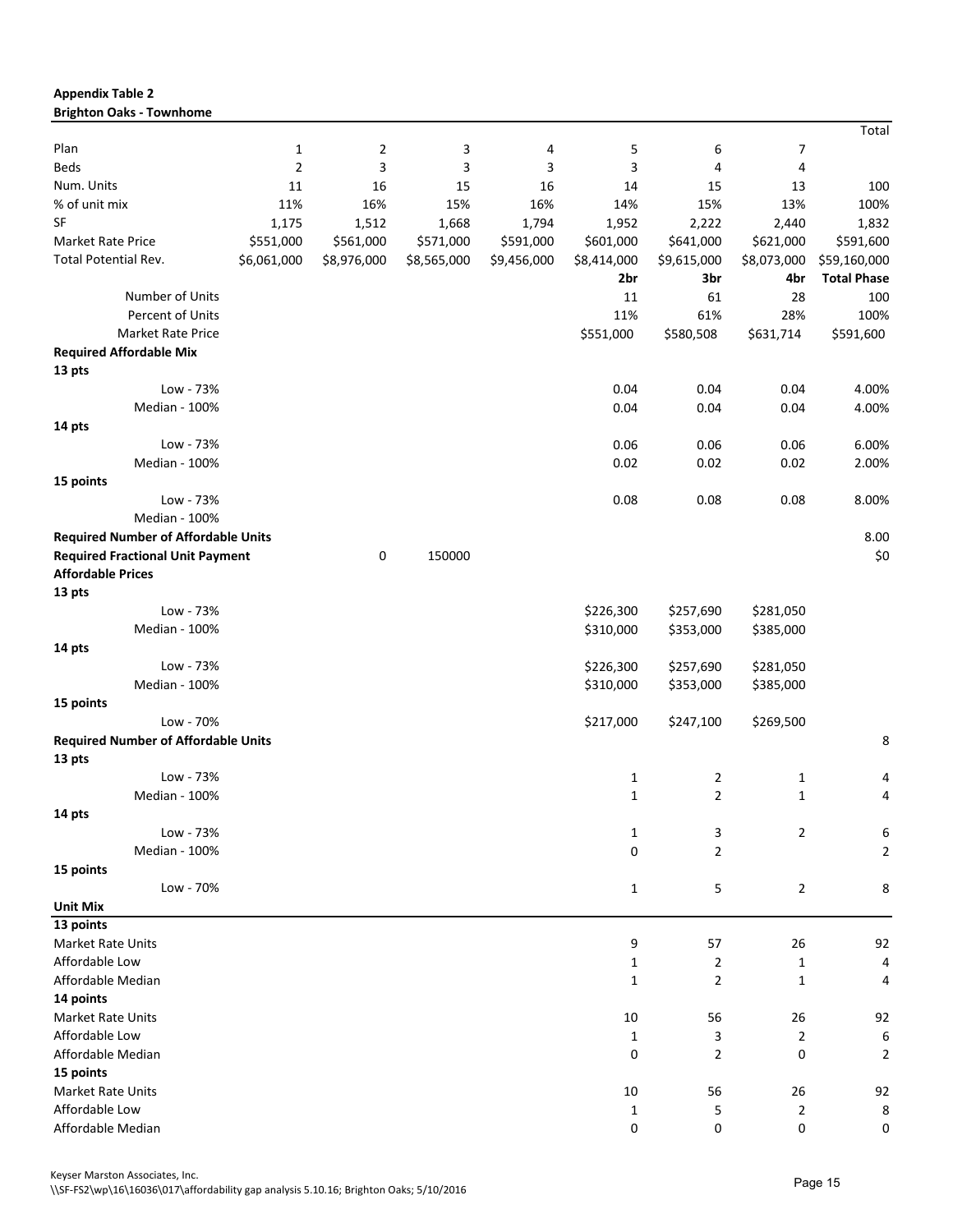#### **Appendix Table 2 Brighton Oaks - Townhome**

| <b>Revenues</b>                        |             |              |              |              |
|----------------------------------------|-------------|--------------|--------------|--------------|
| 13 points                              |             |              |              |              |
| <b>Market Rate Units</b>               | \$4,959,000 | \$33,088,967 | \$16,424,571 | \$54,472,539 |
| Affordable Low                         | \$226,300   | \$515,380    | \$281,050    | \$1,022,730  |
| Affordable Median                      | \$310,000   | \$706,000    | \$385,000    | \$1,401,000  |
| Less fractional unit in-lieu           |             |              |              |              |
| fee payment                            |             |              |              | \$0          |
| <b>Total Revenue</b>                   |             |              |              | \$56,896,269 |
| 14 points                              |             |              |              |              |
| <b>Market Rate Units</b>               | \$5,510,000 | \$32,508,459 | \$16,424,571 | \$54,443,030 |
| Affordable Low                         | \$226,300   | \$773,070    | \$562,100    | \$1,561,470  |
| Affordable Median                      | \$0         | \$706,000    | \$0          | \$706,000    |
| Less fractional unit in-lieu           |             |              |              |              |
| fee payment                            |             |              |              | \$0          |
| <b>Total Revenue</b>                   |             |              |              | \$56,710,500 |
| 15 points                              |             |              |              |              |
| <b>Market Rate Units</b>               | \$5,510,000 | \$32,508,459 | \$16,424,571 | \$54,443,030 |
| Affordable Low                         | \$217,000   | \$1,235,500  | \$539,000    | \$1,991,500  |
| Affordable Median                      |             |              |              | \$0          |
| Less fractional unit in-lieu           |             |              |              |              |
| fee payment                            |             |              |              | \$0          |
| <b>Total Revenue</b>                   |             |              |              | \$56,434,530 |
| <b>Foregone Revenue with BMR Units</b> |             |              |              |              |
| 13 points                              |             |              |              |              |
| Total                                  |             |              |              | \$2,263,731  |
| <b>Per Affordable Unit</b>             |             |              |              | \$282,966    |
| 14 points                              |             |              |              |              |
| Total                                  |             |              |              | \$2,449,500  |
| <b>Per Affordable Unit</b>             |             |              |              | \$306,187    |
| 15 points                              |             |              |              |              |
| Total                                  |             |              |              | \$2,725,470  |
| <b>Per Unit</b>                        |             |              |              | \$340,684    |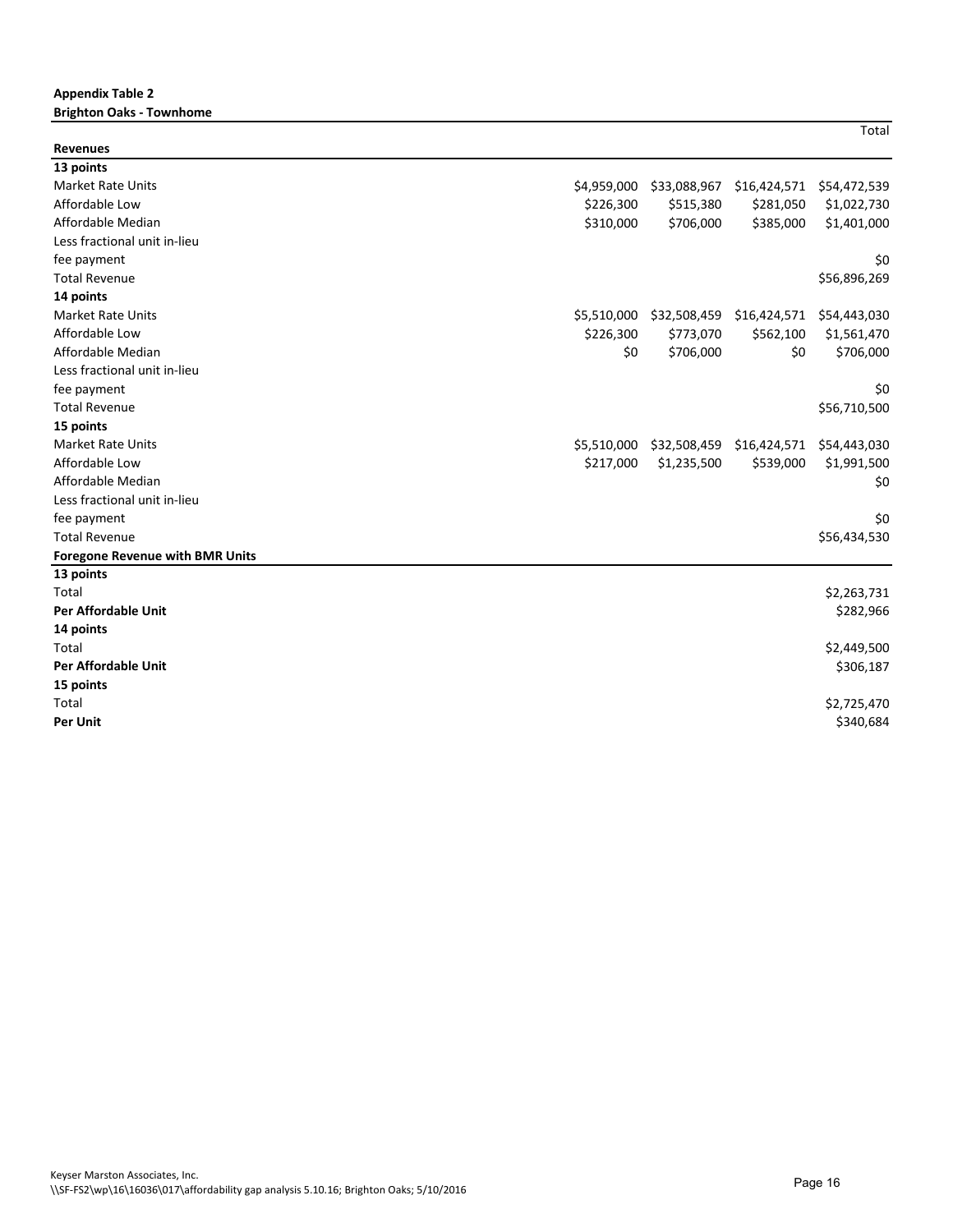#### **Appendix Table 3 Cypress/Tilton Park - Townhouse**

| Plan                                       | $\mathbf{1}$ | 2           | 3           | 0   | 0                | 0         | 0   |                    |
|--------------------------------------------|--------------|-------------|-------------|-----|------------------|-----------|-----|--------------------|
| Beds                                       | 3            | 3           | 3           | 0   | 0                | 0         | 0   |                    |
| Num. Units                                 | 8            | 9           | 6           | 0   | 0                | 0         | 0   | 23                 |
| % of unit mix                              | 35%          | 39%         | 26%         | 0%  | 0%               | 0%        | 0%  | 100%               |
| <b>SF</b>                                  | 1,703        | 1,809       | 1,992       | 0   | $\boldsymbol{0}$ | 0         | 0   | 1,820              |
| <b>Market Rate Price</b>                   | \$640,000    | \$653,000   | \$670,000   | \$0 | \$0              | \$0       | \$0 | \$652,913          |
| Total Potential Rev.                       | \$5,120,000  | \$5,877,000 | \$4,020,000 | \$0 | \$0              | \$0       | \$0 | \$15,017,000       |
|                                            |              |             |             |     |                  |           |     |                    |
| Avg.                                       |              |             |             |     | 3br              | 4br       | 5br | <b>Total Phase</b> |
| Number of Units                            |              |             |             |     | 23               | 0         | 0   | 23                 |
| Percent of Units                           |              |             |             |     | 100%             | 0%        | 0%  | 100%               |
| Market Rate Price                          |              |             |             |     | \$652,913        | \$0       | \$0 | \$652,913          |
| <b>Required Affordable Mix</b>             |              |             |             |     |                  |           |     |                    |
| 13 pts                                     |              |             |             |     |                  |           |     |                    |
| Low - 73%                                  |              |             |             |     | 0.04             | 0.04      |     | 4.00%              |
| Median 100%                                |              |             |             |     |                  |           |     |                    |
|                                            |              |             |             |     | 0.04             | 0.04      |     | 4.00%              |
| 14 pts                                     |              |             |             |     |                  |           |     |                    |
| Low - 73%                                  |              |             |             |     | 0.06             | 0.06      |     | 6.00%              |
| Median 100%                                |              |             |             |     | 0.02             | 0.02      |     | 2.00%              |
| 15 points                                  |              |             |             |     |                  |           |     |                    |
| Low - 70%                                  |              |             |             |     | 0.08             | 0.08      |     | 8.00%              |
| <b>Affordable Prices</b>                   |              |             |             |     |                  |           |     |                    |
| 13 pts                                     |              |             |             |     |                  |           |     |                    |
| Low - 73%                                  |              |             |             |     | \$257,690        | \$281,050 |     |                    |
| Median 100%                                |              |             |             |     | \$353,000        | \$385,000 |     |                    |
| 14 pts                                     |              |             |             |     |                  |           |     |                    |
| Low - 73%                                  |              |             |             |     | \$257,690        | \$281,050 |     |                    |
| Median 100%                                |              |             |             |     | \$353,000        | \$385,000 |     |                    |
| 15 points                                  |              |             |             |     |                  |           |     |                    |
| Low - 70%                                  |              |             |             |     | \$247,100        | \$269,500 |     |                    |
| <b>Required Number of Affordable Units</b> |              |             |             |     |                  |           |     | 1.84               |
| 13 pts                                     |              |             |             |     |                  |           |     |                    |
| Low - 73%                                  |              |             |             |     | 1                | 0         |     | $\mathbf{1}$       |
| Median 100%                                |              |             |             |     | $\mathbf{1}$     | 0         |     | $\mathbf 1$        |
| 14 pts                                     |              |             |             |     |                  |           |     |                    |
| Low - 73%                                  |              |             |             |     | 1                | 0         |     | $\mathbf{1}$       |
| Median 100%                                |              |             |             |     | $\mathbf{1}$     | 0         |     | $\mathbf{1}$       |
| 15 points                                  |              |             |             |     |                  |           |     |                    |
| Low - 70%                                  |              |             |             |     | $\overline{2}$   | 0         |     | $\overline{2}$     |
| <b>Unit Mix</b>                            |              |             |             |     |                  |           |     |                    |
| 13 points                                  |              |             |             |     |                  |           |     |                    |
| Market Rate Units                          |              |             |             |     | 21               | 0         | 0   | 21                 |
| Affordable Low                             |              |             |             |     | $\mathbf{1}$     | 0         |     | $\mathbf{1}$       |
| Affordable Median                          |              |             |             |     | $\mathbf{1}$     | 0         |     | $\mathbf{1}$       |
| 14 points                                  |              |             |             |     |                  |           |     |                    |
| Market Rate Units                          |              |             |             |     | 21               | 0         | 0   | 21                 |
| Affordable Low                             |              |             |             |     | 1                | 0         | 0   | $\mathbf{1}$       |
| Affordable Median                          |              |             |             |     | $\mathbf{1}$     | 0         | 0   | $\mathbf 1$        |
| 15 points                                  |              |             |             |     |                  |           |     |                    |
| Market Rate Units                          |              |             |             |     | 21               | 0         | 0   | 21                 |
| Affordable Low                             |              |             |             |     | $\overline{2}$   | 0         | 0   | $\overline{2}$     |
| Affordable Median                          |              |             |             |     | 0                | 0         | 0   | 0                  |
|                                            |              |             |             |     |                  |           |     |                    |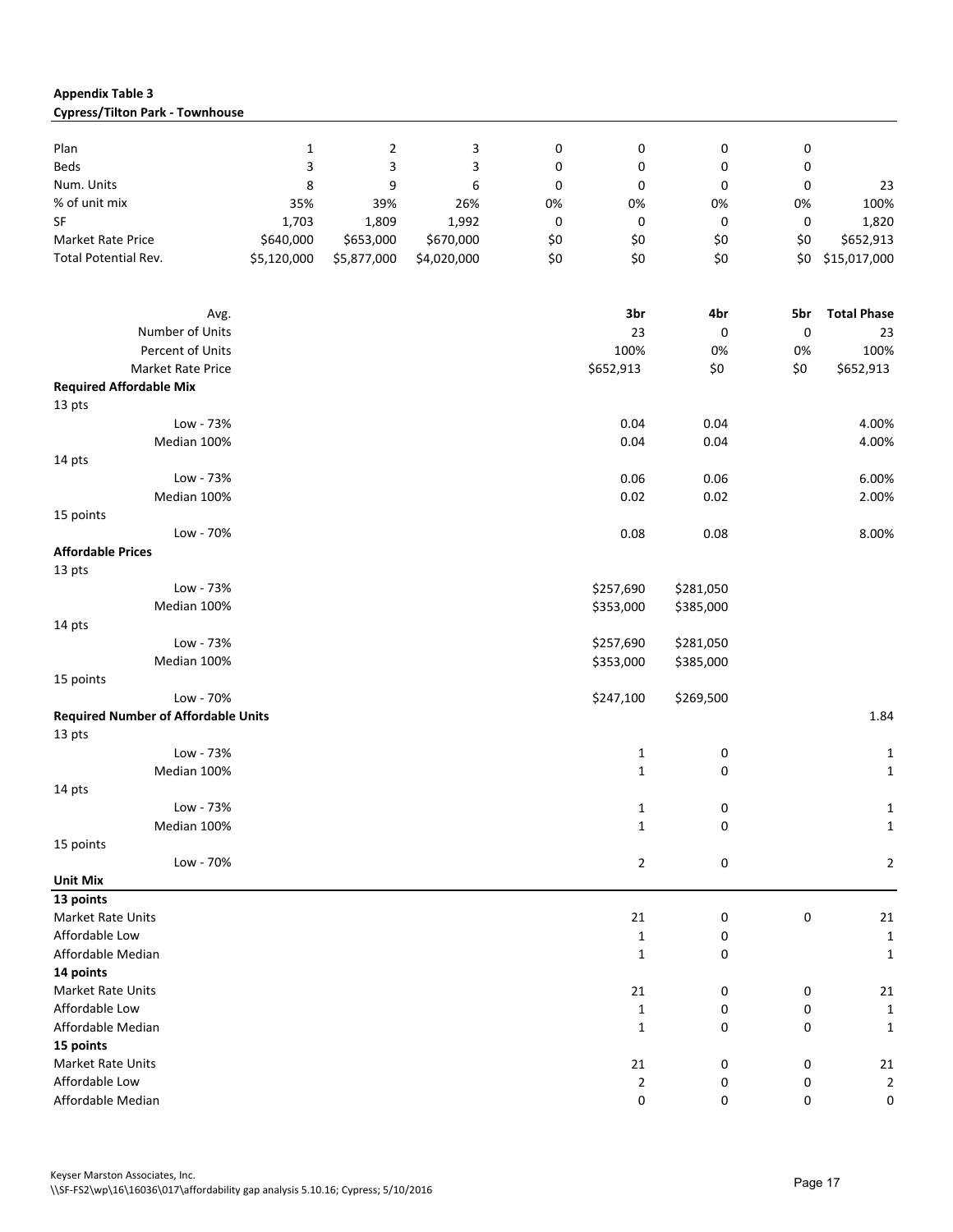#### **Appendix Table 3 Cypress/Tilton Park - Townhouse**

| <b>Revenues</b>            |            |     |     |              |
|----------------------------|------------|-----|-----|--------------|
| 13 points                  |            |     |     |              |
| <b>Market Rate Units</b>   | 13,711,174 | 0   | 0   | 13,711,174   |
| Affordable Low             | \$257,690  | \$0 | \$0 | \$257,690    |
| Affordable Median          | \$353,000  | \$0 | \$0 | \$353,000    |
| <b>Total Revenue</b>       |            |     |     | \$14,321,864 |
| 14 points                  |            |     |     |              |
| <b>Market Rate Units</b>   | 13,711,174 | 0   | 0   | \$13,711,174 |
| Affordable Low             | \$257,690  | \$0 | \$0 | \$257,690    |
| Affordable Median          | \$353,000  | \$0 | \$0 | \$353,000    |
| <b>Total Revenue</b>       |            |     |     | \$14,321,864 |
| 15 points                  |            |     |     |              |
| <b>Market Rate Units</b>   | 13,711,174 | 0   | 0   | 13,711,174   |
| Affordable Low             | \$494,200  | \$0 | \$0 | \$494,200    |
| Affordable Median          |            |     |     | \$0          |
| <b>Total Revenue</b>       |            |     |     | \$14,205,374 |
| <b>Foregone Revenue</b>    |            |     |     |              |
| 13 points                  |            |     |     |              |
| Total                      |            |     |     | \$695,136    |
| <b>Per Affordable Unit</b> |            |     |     | \$377,791    |
| 14 points                  |            |     |     |              |
| Total                      |            |     |     | \$695,136    |
| <b>Per Affordable Unit</b> |            |     |     | \$377,791    |
| 15 points                  |            |     |     |              |
| Total                      |            |     |     | \$811,626    |
| Per Unit                   |            |     |     | \$441,101    |
|                            |            |     |     |              |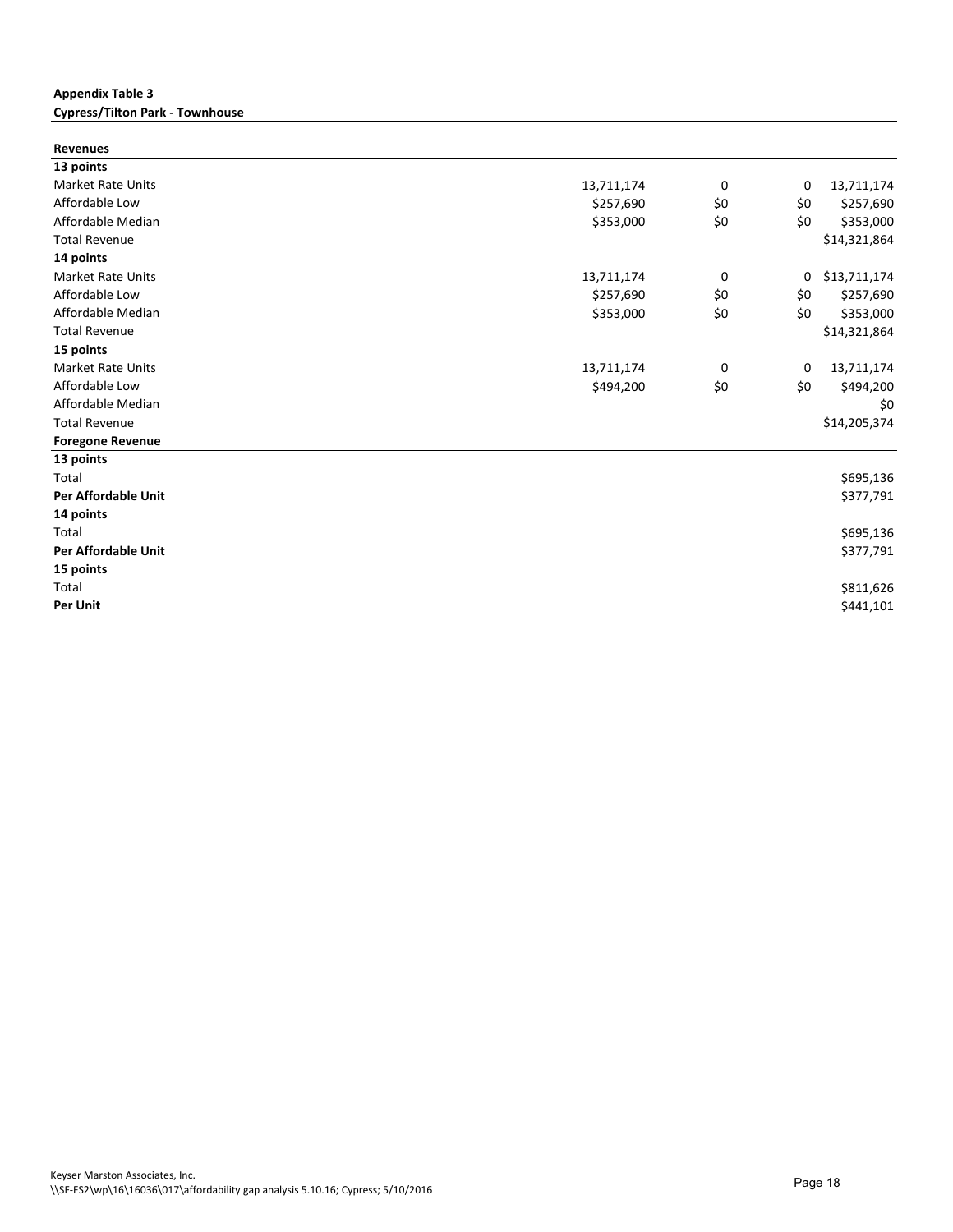| <b>Appendix Table 4</b>                    |             |             |                |                |                |              |           |                    |
|--------------------------------------------|-------------|-------------|----------------|----------------|----------------|--------------|-----------|--------------------|
| Loden Place, Detached; R-2 SFD & R-1 7000  |             |             |                |                |                |              |           |                    |
|                                            |             |             |                |                |                |              |           | Total              |
| Plan                                       | 6           | 5           | 1              | $\overline{2}$ | 3              | 4            |           |                    |
| <b>Beds</b>                                | 3           | 3           | 3              | 3              | 4              | 4            | 5         |                    |
| Num. Units                                 | 7           | 4           | $\overline{7}$ | $\overline{7}$ | 8              | 8            | 0         | 41                 |
| % of unit mix                              | 17%         | 10%         | 17%            | 17%            | 20%            | 20%          | 0%        | 100%               |
| <b>SF</b>                                  | 1,520       | 1,788       | 1,834          | 2,118          | 2,810          | 2,996        | 0         | 2,242              |
| Market Rate Price                          | \$703,000   | \$710,000   | \$719,000      | \$749,000      | \$828,000      | \$845,000    | \$0       | \$766,366          |
| Total Potential Rev.                       | \$4,921,000 | \$2,840,000 | \$5,033,000    | \$5,243,000    | \$6,624,000    | \$6,760,000  | \$0       | \$31,421,000       |
|                                            |             |             |                |                | 3br            | 4br          | 5br       | <b>Total Phase</b> |
| Number of Units                            |             |             |                |                | 25             | 16           | 0         | 41                 |
| Percent of Units                           |             |             |                |                | 61%            | 39%          | 0%        | 100%               |
| Market Rate Price                          |             |             |                |                | \$721,480      | \$836,500    | <b>NA</b> | \$766,366          |
| <b>Required Affordable Mix</b>             |             |             |                |                |                |              |           |                    |
| 13 pts                                     |             |             |                |                |                |              |           |                    |
| Low - 76%                                  |             |             |                |                | 0.04           | 0.04         |           | 4.00%              |
| Median 110%                                |             |             |                |                | 0.04           | 0.04         |           | 4.00%              |
| 14 pts                                     |             |             |                |                |                |              |           |                    |
| Low - 76%                                  |             |             |                |                | 0.06           | 0.06         |           | 6.00%              |
| Median 110%                                |             |             |                |                | 0.02           | 0.02         |           | 2.00%              |
| 15 points                                  |             |             |                |                |                |              |           |                    |
| Low - 75%                                  |             |             |                |                | 0.08           | 0.08         |           | 8.00%              |
| <b>Affordable Prices</b>                   |             |             |                |                |                |              |           |                    |
| 13 pts                                     |             |             |                |                |                |              |           |                    |
| Low - 76%                                  |             |             |                |                | \$268,280      | \$292,600    |           |                    |
| Median 110%                                |             |             |                |                | \$388,300      | \$423,500    |           |                    |
| 14 pts                                     |             |             |                |                |                |              |           |                    |
| Low - 76%                                  |             |             |                |                | \$268,280      | \$292,600    |           |                    |
| Median 110%                                |             |             |                |                | \$388,300      | \$423,500    |           |                    |
| 15 points                                  |             |             |                |                |                |              |           |                    |
| Low - 75%                                  |             |             |                |                | \$264,750      | \$288,750    |           |                    |
| <b>Required Number of Affordable Units</b> |             |             |                |                |                |              |           | 3.28               |
| 13 pts                                     |             |             |                |                |                |              |           |                    |
| Low - 76%                                  |             |             |                |                | 1.00           | 1.00         |           | 2.00               |
| Median 110%                                |             |             |                |                | 1.00           | 0.00         |           | 1.00               |
| 14 pts                                     |             |             |                |                |                |              |           |                    |
| Low - 76%                                  |             |             |                |                | 1.00           | $1.00\,$     |           | 2.00               |
| Median 110%                                |             |             |                |                | 1.00           | 0.00         |           | 1.00               |
| 15 points                                  |             |             |                |                |                |              |           |                    |
| Low - 75%                                  |             |             |                |                | 2.00           | 1.00         |           | 3.00               |
| <b>Unit Mix</b>                            |             |             |                |                |                |              |           |                    |
| 13 points                                  |             |             |                |                |                |              |           |                    |
| Market Rate Units                          |             |             |                |                | 23             | 15           | 0         | 38                 |
| Affordable Low                             |             |             |                |                | 1              | $\mathbf{1}$ |           | $\overline{2}$     |
| Affordable Median                          |             |             |                |                | $\mathbf{1}$   | 0            |           | $\mathbf 1$        |
| 14 points                                  |             |             |                |                |                |              |           |                    |
| Market Rate Units                          |             |             |                |                | 23             | 15           | 0         | 38                 |
| Affordable Low                             |             |             |                |                | 1              | $\mathbf{1}$ | 0         | $\overline{2}$     |
| Affordable Median                          |             |             |                |                | $\mathbf{1}$   | 0            | 0         | $\mathbf{1}$       |
| 15 points                                  |             |             |                |                |                |              |           |                    |
| Market Rate Units                          |             |             |                |                | 23             | 15           |           | 38                 |
| Affordable Low                             |             |             |                |                | $\overline{2}$ |              | 0         |                    |
|                                            |             |             |                |                |                | $\mathbf 1$  | 0         | 3                  |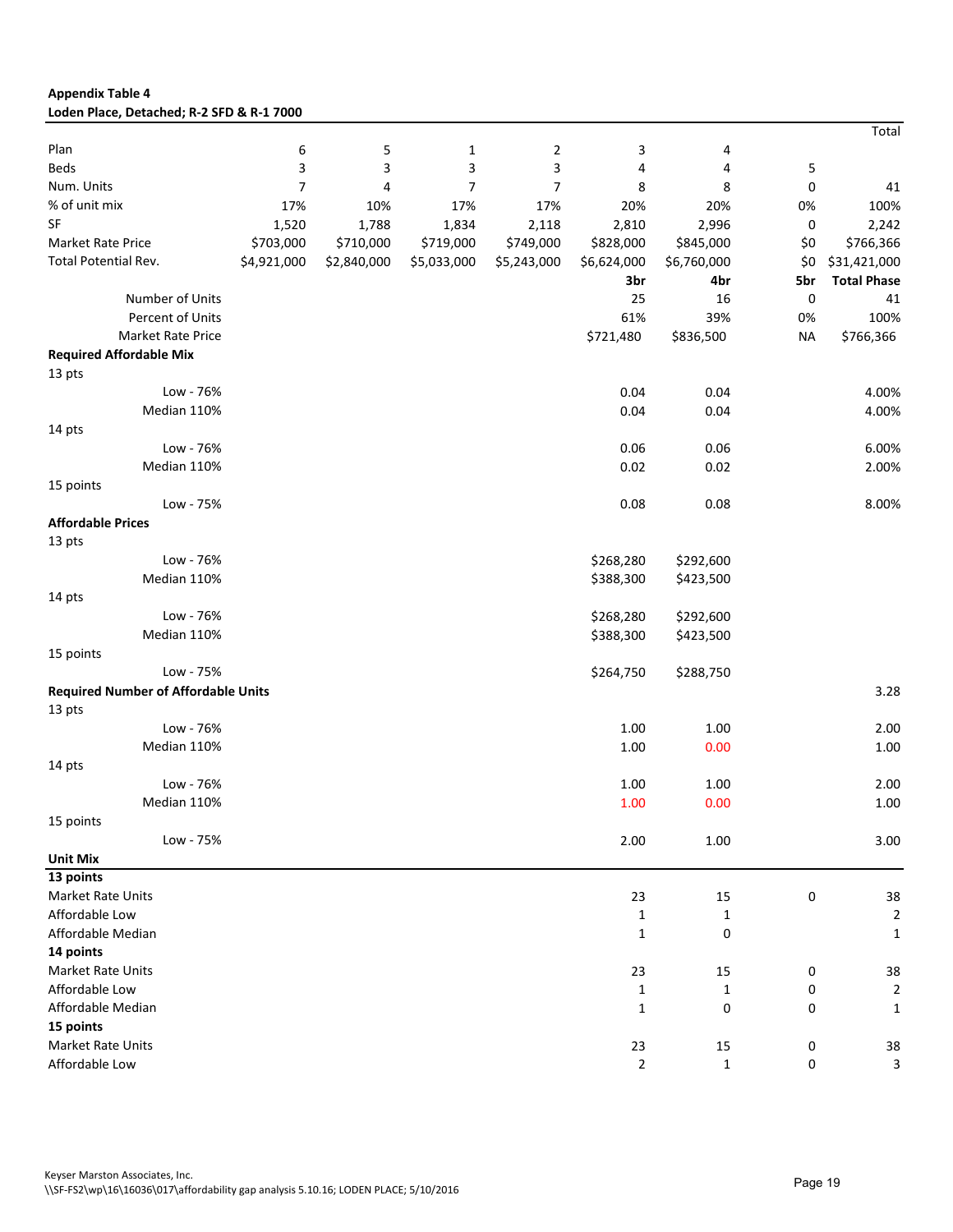# **Appendix Table 4**

| Loden Place, Detached; R-2 SFD & R-1 7000 |  |
|-------------------------------------------|--|
| Revenues                                  |  |

| .                                      |      |           |              |              |        |              |
|----------------------------------------|------|-----------|--------------|--------------|--------|--------------|
| 13 points                              |      |           |              |              |        |              |
| Market Rate Units                      |      |           | \$16,594,040 | \$12,547,500 | \$0    | \$29,141,540 |
| Affordable Low                         |      |           | \$268,280    | \$292,600    | \$0    | \$560,880    |
| Affordable Median                      |      |           | \$388,300    | \$0          | \$0    | \$388,300    |
| Fractional in-lieu pmt                 | 0.28 | \$150,000 |              |              |        | $-$42,000$   |
| <b>Total Revenue</b>                   |      |           |              |              |        | \$30,048,720 |
| 14 points                              |      |           |              |              |        |              |
| <b>Market Rate Units</b>               |      |           | \$16,594,040 | \$12,547,500 | \$0    | \$29,141,540 |
| Affordable Low                         |      |           | \$268,280    | \$292,600    | \$0    | \$560,880    |
| Affordable Median                      |      |           | \$388,300    | \$0          | \$0    | \$388,300    |
| Fractional in-lieu pmt                 | 0.28 | \$150,000 |              |              |        | $-542,000$   |
| <b>Total Revenue</b>                   |      |           |              |              |        | \$30,048,720 |
| 15 points                              |      |           |              |              |        |              |
| <b>Market Rate Units</b>               |      |           | \$16,594,040 | \$12,547,500 | \$0.00 | \$29,141,540 |
| Affordable Low                         |      |           | \$529,500    | \$288,750    | \$0    | \$818,250    |
| Affordable Median                      |      |           |              |              |        | \$0          |
| Fractional in-lieu pmt                 | 0.28 | \$150,000 |              |              |        | $-$42,000$   |
| <b>Total Revenue</b>                   |      |           |              |              |        | \$29,917,790 |
| <b>Foregone Revenue with BMR Units</b> |      |           |              |              |        |              |
| 13 points                              |      |           |              |              |        |              |
| <b>Total</b>                           |      |           |              |              |        | \$1,372,280  |
| <b>Per Affordable Unit</b>             |      |           |              |              |        | \$418,378    |
| 14 points                              |      |           |              |              |        |              |
| <b>Total</b>                           |      |           |              |              |        | \$1,372,280  |
| <b>Per Affordable Unit</b>             |      |           |              |              |        | \$418,378    |
| 15 points                              |      |           |              |              |        |              |
| Total                                  |      |           |              |              |        | \$1,503,210  |
| <b>Per Unit</b>                        |      |           |              |              |        | \$458,296    |
|                                        |      |           |              |              |        |              |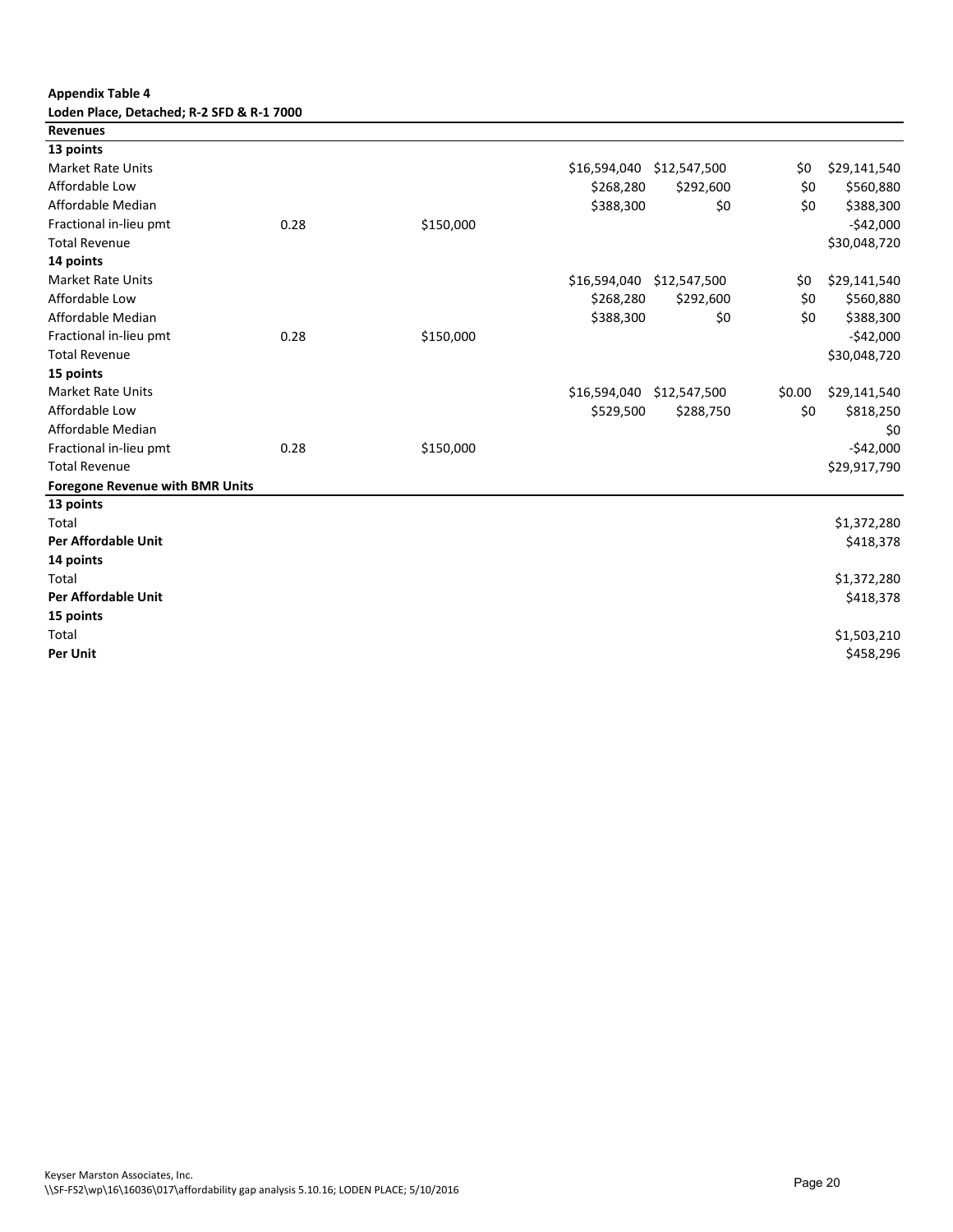| <b>Appendix Table 5</b>                    |
|--------------------------------------------|
| Stonebridge - Detached; \$-2 SFD &R-1 7000 |

|                                            |              |                |              |              |              |                |                | Total              |
|--------------------------------------------|--------------|----------------|--------------|--------------|--------------|----------------|----------------|--------------------|
| Plan                                       | $\mathbf{1}$ | $\overline{2}$ | 3            | 4            | 5            | 6              | 7              |                    |
| <b>Beds</b>                                | 3            | 3              | 3            | 3            | 4            | 4              | 5              |                    |
| Num. Units                                 | 8            | 9              | 14           | 15           | 14           | 11             | 11             | 82                 |
| % of unit mix                              | 10%          | 11%            | 17%          | 18%          | 17%          | 13%            | 13%            | 100%               |
| <b>SF</b>                                  | 1,819        | 1,909          | 2,110        | 2,341        | 2,640        | 3,130          | 3,455          | 2,510              |
| <b>Market Rate Price</b>                   | \$589,950    | \$599,950      | \$761,990    | \$771,990    | \$801,990    | \$861,990      | \$891,990      | \$766,933          |
| <b>Total Potential Rev.</b>                | \$4,719,600  | \$5,399,550    | \$10,667,860 | \$11,579,850 | \$11,227,860 | \$9,481,890    | \$9,811,890    | \$62,888,500       |
|                                            |              |                |              |              |              | 3br            | $4br + 5br$    | <b>Total Phase</b> |
| Number of Units                            |              |                |              |              |              | 46             | 36             | 82                 |
| Percent of Units                           |              |                |              |              |              | 56%            | 44%            | 100%               |
| <b>Market Rate Price</b>                   |              |                |              |              |              | \$703,627      | \$847,823      | \$766,933          |
| <b>Required Affordable Mix</b>             |              |                |              |              |              |                |                |                    |
| 13 pts                                     |              |                |              |              |              |                |                |                    |
| Low - 76%                                  |              |                |              |              |              | 0.04           | 0.04           | 4.00%              |
| Median - 110%                              |              |                |              |              |              | 0.04           | 0.04           | 4.00%              |
| 14 pts                                     |              |                |              |              |              |                |                |                    |
| Low - 76%                                  |              |                |              |              |              | 0.06           | 0.06           | 6.00%              |
| Median - 110%                              |              |                |              |              |              | 0.02           | 0.02           | 2.00%              |
| 15 points                                  |              |                |              |              |              |                |                |                    |
| Low - 75%                                  |              |                |              |              |              | 0.08           | 0.08           | 8.00%              |
| <b>Required Number of Affordable Units</b> |              |                |              |              |              |                |                | 6.56               |
| <b>Required Fractional Unit Payment</b>    |              | 0              | 150000       |              |              |                |                | \$0                |
| <b>Affordable Prices</b>                   |              |                |              |              |              |                |                |                    |
| 13 pts                                     |              |                |              |              |              |                |                |                    |
| Low - 76%                                  |              |                |              |              |              | \$268,280      | \$292,600      |                    |
| Median - 110%                              |              |                |              |              |              | \$388,300      | \$423,500      |                    |
| 14 pts                                     |              |                |              |              |              |                |                |                    |
| Low - 76%                                  |              |                |              |              |              | \$268,280      | \$292,600      |                    |
| Median - 110%                              |              |                |              |              |              | \$388,300      | \$423,500      |                    |
| 15 points                                  |              |                |              |              |              |                |                |                    |
| Low - 75%                                  |              |                |              |              |              | \$264,750      | \$288,750      |                    |
| <b>Required Number of Affordable Units</b> |              |                |              |              |              |                |                | 6.56               |
| 13 pts                                     |              |                |              |              |              |                |                |                    |
| Low - 76%                                  |              |                |              |              |              | 2              | 1              | 3                  |
| Median - 110%                              |              |                |              |              |              | $\overline{2}$ | $\overline{2}$ | 4                  |
| 14 pts                                     |              |                |              |              |              |                |                |                    |
| Low - 76%                                  |              |                |              |              |              | 3              | $\overline{2}$ | 5                  |
| Median - 110%                              |              |                |              |              |              | $\mathbf{1}$   | 1              | $\overline{2}$     |
| 15 points                                  |              |                |              |              |              |                |                |                    |
| Low - 75%                                  |              |                |              |              |              | 4              | 3              | $\overline{7}$     |
| <b>Unit Mix</b>                            |              |                |              |              |              |                |                |                    |
| 13 points                                  |              |                |              |              |              |                |                |                    |
| Market Rate Units                          |              |                |              |              |              | 42             | 33             | 75                 |
| Affordable Low                             |              |                |              |              |              | $\overline{2}$ | $\mathbf{1}$   | $\mathbf{3}$       |
| Affordable Median                          |              |                |              |              |              | $\overline{2}$ | $\overline{2}$ | 4                  |
| 14 points                                  |              |                |              |              |              |                |                |                    |
| Market Rate Units                          |              |                |              |              |              | 42             | 33             | 75                 |
| Affordable Low                             |              |                |              |              |              | 3              | $\overline{2}$ | 5                  |
| Affordable Median                          |              |                |              |              |              | $\mathbf{1}$   | 1              | $\overline{2}$     |
| 15 points                                  |              |                |              |              |              |                |                |                    |
| Market Rate Units                          |              |                |              |              |              | 42             | 33             | 75                 |
| Affordable Low                             |              |                |              |              |              | 4              | 3              | $\overline{7}$     |
| Affordable Median                          |              |                |              |              |              | 0              | 0              | 0                  |

Keyser Marston Associates, Inc.

\\SF-FS2\wp\16\16036\017\affordability gap analysis 5.10.16; Stonebridge; 5/10/2016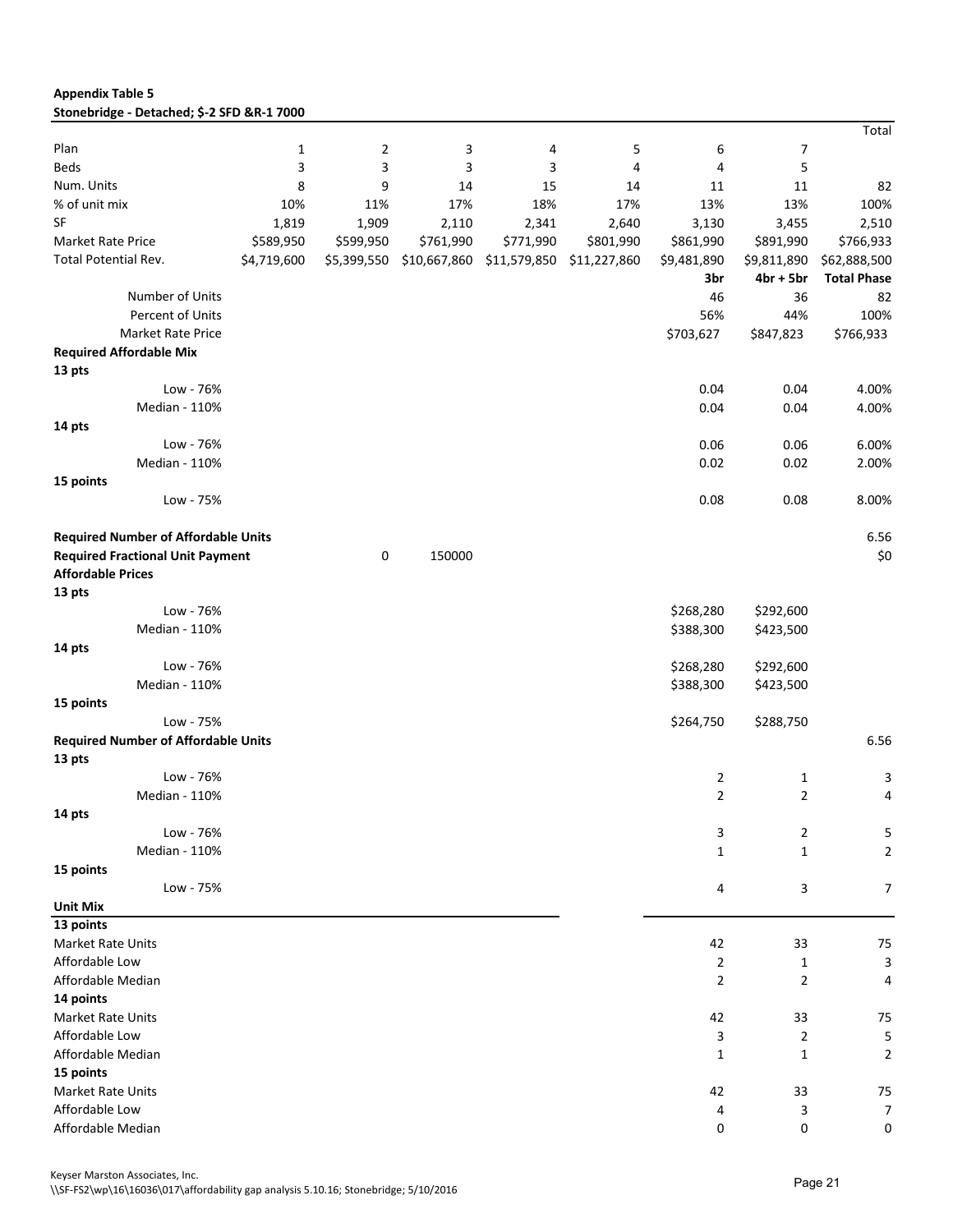#### **Appendix Table 5 Stonebridge - Detached; \$-2 SFD &R-1 7000**

| ×<br>۰,<br>×<br>I |  |
|-------------------|--|
|-------------------|--|

| <b>Revenues</b>                        |              |              |              |
|----------------------------------------|--------------|--------------|--------------|
| 13 points                              |              |              |              |
| <b>Market Rate Units</b>               | \$29,552,350 | \$27,978,170 | \$57,530,520 |
| Affordable Low                         | \$536,560    | \$292,600    | \$829,160    |
| Affordable Median                      | \$776,600    | \$847,000    | \$1,623,600  |
| Less fractional unit in-lieu fee       |              |              |              |
| payment                                |              |              | \$0          |
| <b>Total Revenue</b>                   |              |              | \$59,983,280 |
| 14 points                              |              |              |              |
| <b>Market Rate Units</b>               | \$29,552,350 | \$27,978,170 | \$57,530,520 |
| Affordable Low                         | \$804,840    | \$585,200    | \$1,390,040  |
| Affordable Median                      | \$388,300    | \$423,500    | \$811,800    |
| Less fractional unit in-lieu fee       |              |              |              |
| payment                                |              |              | \$0          |
| <b>Total Revenue</b>                   |              |              | \$59,732,360 |
| 15 points                              |              |              |              |
| <b>Market Rate Units</b>               | \$29,552,350 | \$27,978,170 | \$57,530,520 |
| Affordable Low                         | \$1,059,000  | \$866,250    | \$1,925,250  |
| Affordable Median                      |              |              | \$0          |
| Less fractional unit in-lieu fee       |              |              |              |
| payment                                |              |              | \$0          |
| <b>Total Revenue</b>                   |              |              | \$59,455,770 |
| <b>Foregone Revenue with BMR Units</b> |              |              |              |
| 13 points                              |              |              |              |
| Total                                  |              |              | \$2,905,220  |
| <b>Per Affordable Unit</b>             |              |              | \$442,869    |
| 14 points                              |              |              |              |
| Total                                  |              |              | \$3,156,140  |
| <b>Per Affordable Unit</b>             |              |              | \$481,119    |
| 15 points                              |              |              |              |
| Total                                  |              |              | \$3,432,730  |
| <b>Per Unit</b>                        |              |              | \$523,282    |
|                                        |              |              |              |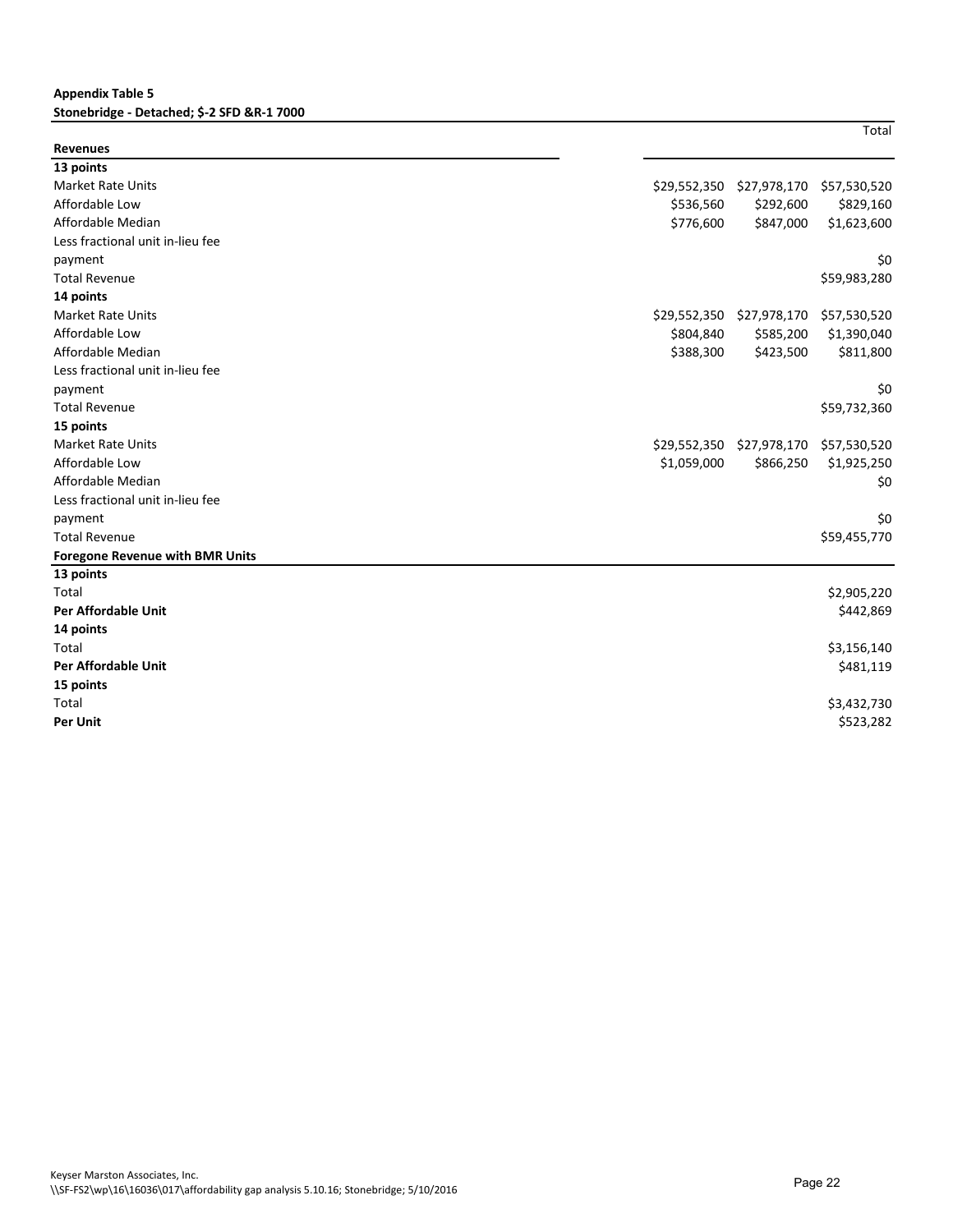| Terra Mia - Detached; R-2 SFD & R-1 7000   |              |                |              |              |                |                     |             |                    |
|--------------------------------------------|--------------|----------------|--------------|--------------|----------------|---------------------|-------------|--------------------|
|                                            |              |                |              |              |                |                     |             | Total              |
| Plan                                       | $\mathbf{1}$ | $\overline{2}$ | 3            | 4            | 5              | 6                   | 7           |                    |
| <b>Beds</b>                                | 3            | 4              | 3            | 3            | 4              | 4                   | 5           |                    |
| Num. Units                                 | 10           | 9              | 13           | 11           | 9              | 10                  | 6           | 68                 |
| % of unit mix                              | 15%          | 13%            | 19%          | 16%          | 13%            | 15%                 | 9%          | 100%               |
| SF                                         | 1,567        | 1,647          | 1,817        | 2,289        | 2,960          | 3,081               | 3,705       | 2,338              |
| Market Rate Price                          | \$719,000    | \$745,000      | \$795,000    | \$935,000    | \$995,000      | \$999,000           | \$1,069,000 | \$880,500          |
| Total Potential Rev.                       | \$7,190,000  | \$6,705,000    | \$10,335,000 | \$10,285,000 | \$8,955,000    | \$9,990,000         | \$6,414,000 | \$59,874,000       |
|                                            |              |                |              |              | 3br            | 4br                 | 5br         | <b>Total Phase</b> |
| Number of Units                            |              |                |              |              | 34             | 28                  | 6           | 68                 |
| Percent of Units                           |              |                |              |              | 50%            | 41%                 | 9%          | 100%               |
| Market Rate Price                          |              |                |              |              | \$817,941      | \$916,071           | \$1,069,000 | \$880,500          |
| <b>Required Affordable Mix</b>             |              |                |              |              |                |                     |             |                    |
| 13 pts                                     |              |                |              |              |                |                     |             |                    |
| Low - 76%                                  |              |                |              |              | 0.04           | 0.04                |             | 4.00%              |
| Median 110%                                |              |                |              |              | 0.04           | 0.04                |             | 4.00%              |
| 14 pts                                     |              |                |              |              |                |                     |             |                    |
| Low - 76%                                  |              |                |              |              | 0.06           | 0.06                |             | 6.00%              |
| Median 110%                                |              |                |              |              | 0.02           | 0.02                |             | 2.00%              |
| 15 points                                  |              |                |              |              |                |                     |             |                    |
| Low - 75%                                  |              |                |              |              | 0.08           | 0.08                |             | 8.00%              |
| <b>Affordable Prices</b>                   |              |                |              |              |                |                     |             |                    |
| 13 pts                                     |              |                |              |              |                |                     |             |                    |
| Low - 76%                                  |              |                |              |              | \$268,280      | \$292,600           |             |                    |
| Median 110%                                |              |                |              |              | \$388,300      | \$423,500           |             |                    |
| 14 pts                                     |              |                |              |              |                |                     |             |                    |
| Low - 76%                                  |              |                |              |              | \$268,280      | \$292,600           |             |                    |
| Median 110%                                |              |                |              |              |                |                     |             |                    |
|                                            |              |                |              |              | \$388,300      | \$423,500           |             |                    |
| 15 points<br>Low - 75%                     |              |                |              |              |                |                     |             |                    |
|                                            |              |                |              |              | \$264,750      | \$288,750           |             |                    |
| <b>Required Number of Affordable Units</b> |              |                |              |              |                |                     |             | 5.44               |
| <b>Required Fractional Payment</b>         |              | 0.44           | \$150,000    |              |                |                     |             | \$66,000           |
| 13 pts                                     |              |                |              |              |                |                     |             |                    |
| Low - 76%                                  |              |                |              |              | 2              | $\mathbf{1}$        |             | 3                  |
| Median 110%                                |              |                |              |              | $\mathbf{1}$   | $\mathbf{1}$        |             | $\overline{2}$     |
| 14 pts                                     |              |                |              |              |                |                     |             |                    |
| Low - 76%                                  |              |                |              |              | 2              | 2                   |             | 4                  |
| Median 110%                                |              |                |              |              | $\mathbf{1}$   | 0                   |             | 1                  |
| 15 points                                  |              |                |              |              |                |                     |             |                    |
| Low - 75%                                  |              |                |              |              | 3              | $\overline{2}$      |             | 5                  |
| <b>Unit Mix</b>                            |              |                |              |              |                |                     |             |                    |
| 13 points                                  |              |                |              |              |                |                     |             |                    |
| Market Rate Units                          |              |                |              |              | 31             | 26                  | 6           | 63                 |
| Affordable Low                             |              |                |              |              | $\overline{2}$ | $\mathbf{1}$        |             | 3                  |
| Affordable Median                          |              |                |              |              | $\mathbf{1}$   | $\mathbf{1}$        |             | $\overline{2}$     |
| 14 points                                  |              |                |              |              |                |                     |             |                    |
| Market Rate Units                          |              |                |              |              | 31             | 26                  | 6           | 63                 |
| Affordable Low                             |              |                |              |              | $\overline{2}$ | $\overline{2}$      | 0           | 4                  |
| Affordable Median                          |              |                |              |              | $\mathbf{1}$   | 0                   | 0           | 1                  |
| 15 points                                  |              |                |              |              |                |                     |             |                    |
| Market Rate Units                          |              |                |              |              | 31             | 26                  | 6           | 63                 |
| Affordable Low                             |              |                |              |              | 3              | $\overline{2}$      | 0           | 5                  |
| Affordable Median                          |              |                |              |              | 0              | $\mathsf{O}\xspace$ | 0           | 0                  |

**Appendix Table 6**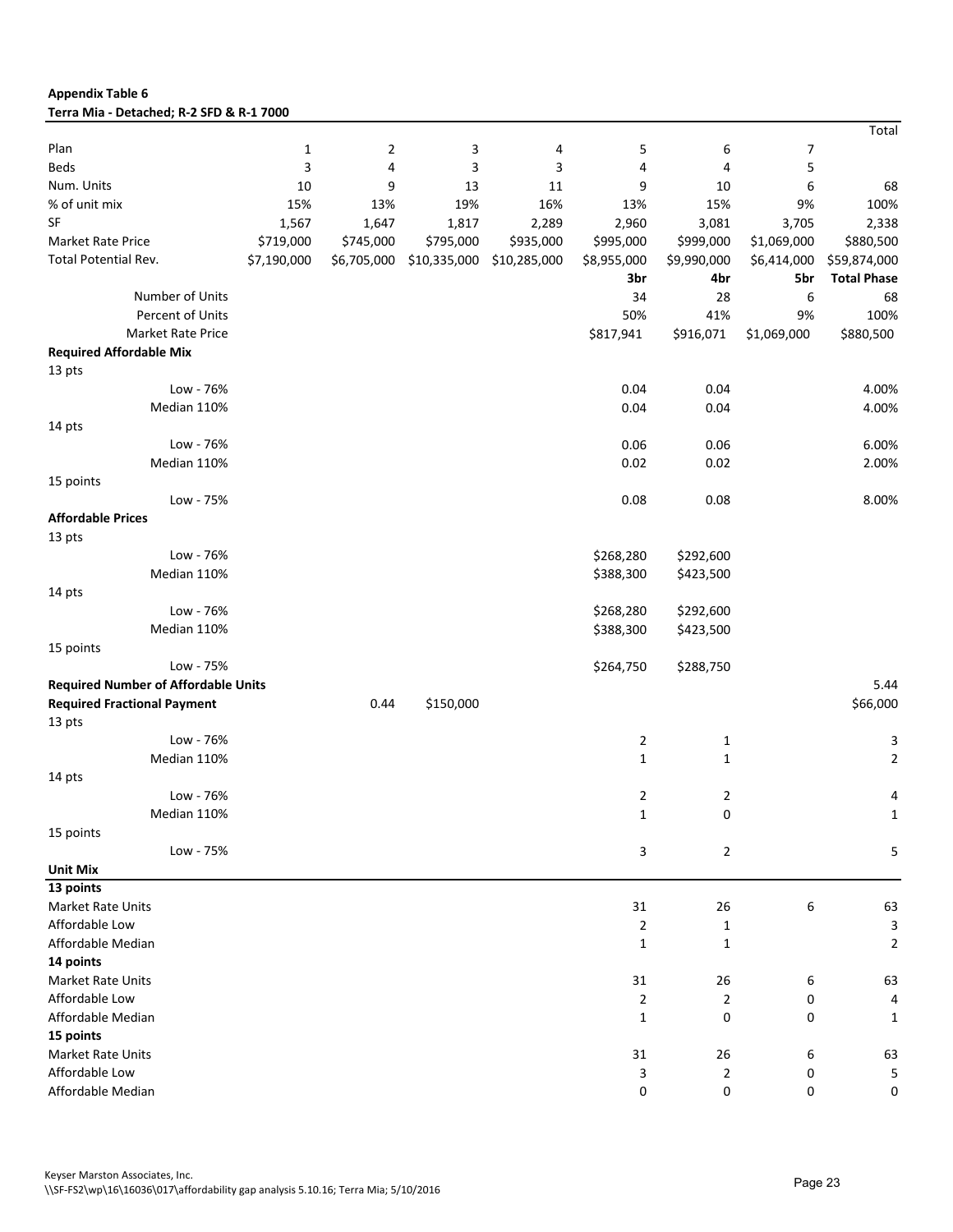#### **Appendix Table 6 Terra Mia - Detached; R-2 SFD & R-1 7000**

**Total** 

| <b>Revenues</b>                        |              |              |             |              |
|----------------------------------------|--------------|--------------|-------------|--------------|
| 13 points                              |              |              |             |              |
| <b>Market Rate Units</b>               | \$25,356,176 | \$23,817,857 | \$6,414,000 | \$55,588,034 |
| Affordable Low                         | \$536,560    | \$292,600    | \$0         | \$829,160    |
| Affordable Median                      | \$388,300    | \$423,500    | \$0         | \$811,800    |
| Less fractional unit in-lieu fee       |              |              |             |              |
| payment                                |              |              |             | $-$66,000$   |
| <b>Total Revenue</b>                   |              |              |             | \$57,162,994 |
| 14 points                              |              |              |             |              |
| <b>Market Rate Units</b>               | \$25,356,176 | \$23,817,857 | \$6,414,000 | \$55,588,034 |
| Affordable Low                         | \$536,560    | \$585,200    | \$0         | \$1,121,760  |
| Affordable Median                      | \$388,300    | \$0          | \$0         | \$388,300    |
| Less fractional unit in-lieu fee       |              |              |             |              |
| payment                                |              |              |             | $-$66,000$   |
| <b>Total Revenue</b>                   |              |              |             | \$57,032,094 |
| 15 points                              |              |              |             |              |
| <b>Market Rate Units</b>               | \$25,356,176 | \$23,817,857 | \$6,414,000 | \$55,588,034 |
| Affordable Low                         | \$794,250    | \$577,500    | \$0         | \$1,371,750  |
| Affordable Median                      |              |              |             | \$0          |
| Less fractional unit in-lieu fee       |              |              |             |              |
| payment                                |              |              |             | $-$66,000$   |
| <b>Total Revenue</b>                   |              |              |             | \$56,893,784 |
| <b>Foregone Revenue with BMR Units</b> |              |              |             |              |
| 13 points                              |              |              |             |              |
| Total                                  |              |              |             | \$2,711,006  |
| Per Affordable Unit                    |              |              |             | \$498,347    |
| 14 points                              |              |              |             |              |
| Total                                  |              |              |             | \$2,841,906  |
| <b>Per Affordable Unit</b>             |              |              |             | \$522,409    |
| 15 points                              |              |              |             |              |
| Total                                  |              |              |             | \$2,980,216  |
| <b>Per Unit</b>                        |              |              |             | \$547,834    |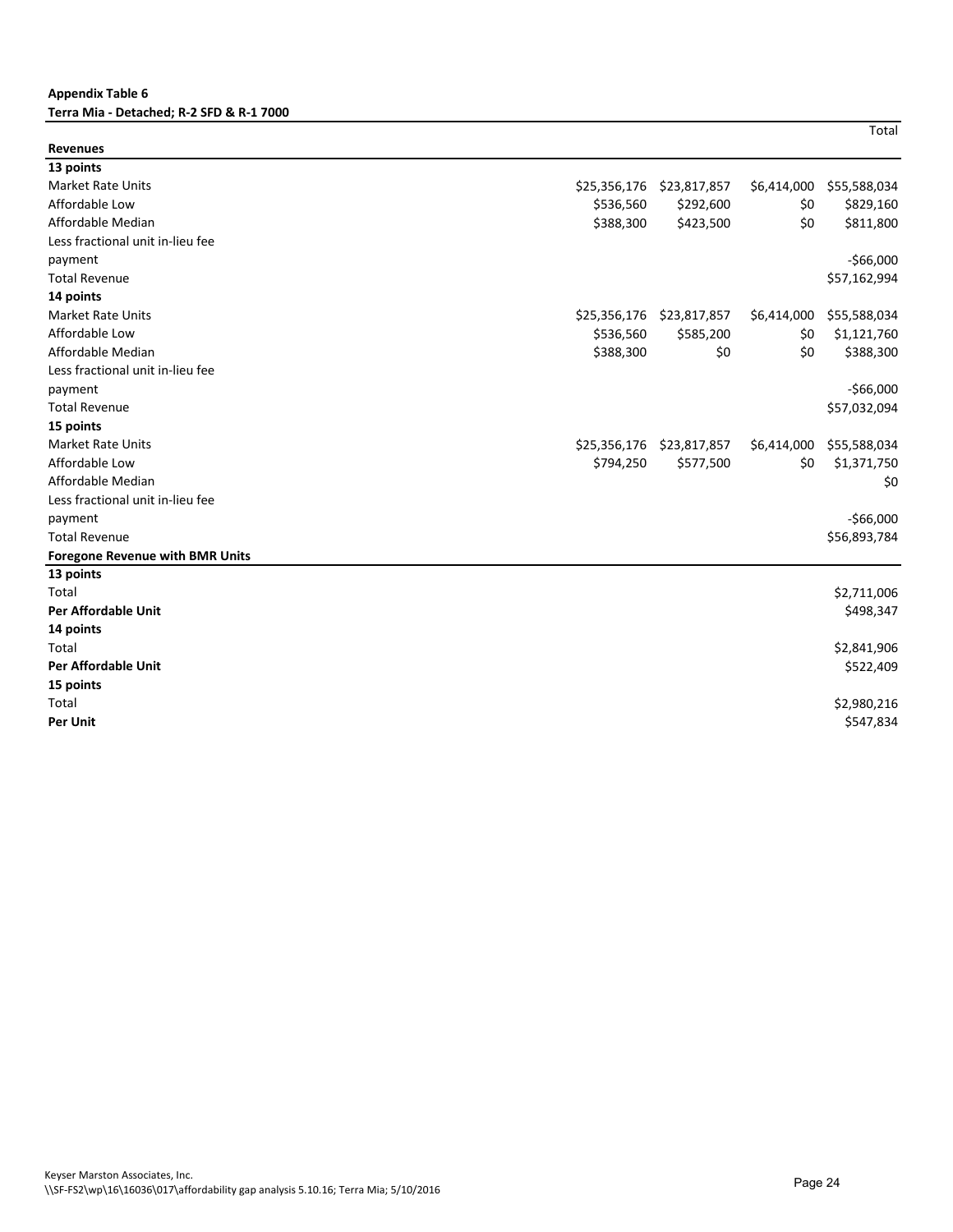| <b>Appendix Table 7</b>                      |  |
|----------------------------------------------|--|
| Paseo Seville - Detached; R-2 SFD & R-1 7000 |  |

| Plan                                       |             |             |             |             |              |              |           |                    |
|--------------------------------------------|-------------|-------------|-------------|-------------|--------------|--------------|-----------|--------------------|
|                                            | 1<br>4      | 2           | 3           | 4           | 5<br>4       | 6            | 7         |                    |
| Beds                                       |             | 3           | 3           | 3           |              | 0            | 0         |                    |
| Num. Units                                 | 3           | 3           | 7           | 5           | 5            | 0            | 0         | 23                 |
| % of unit mix                              | 13%         | 13%         | 30%         | 22%         | 22%          | 0%           | 0%        | 100%               |
| ${\sf SF}$                                 | 1,878       | 2,151       | 2,299       | 2,337       | 2,714        | 0            | 0         | 2,323              |
| Market Rate Price                          | \$880,000   | \$780,000   | \$925,000   | \$965,000   | \$1,000,000  | \$0          | \$0       | \$925,217          |
| Total Potential Rev.                       | \$2,640,000 | \$2,340,000 | \$6,475,000 | \$4,825,000 | \$5,000,000  | \$0          | \$0       | \$21,280,000       |
| Avg.                                       |             |             |             |             | 3br          | 4br          | 5br       | <b>Total Phase</b> |
| Number of Units                            |             |             |             |             | 15           | 8            | $\pmb{0}$ | 23                 |
| Percent of Units                           |             |             |             |             | 65%          | 35%          | 0%        | 100%               |
| <b>Market Rate Price</b>                   |             |             |             |             | \$909,333    | \$955,000    | \$0       | \$925,217          |
| <b>Required Affordable Mix</b>             |             |             |             |             |              |              |           |                    |
| 13 pts                                     |             |             |             |             |              |              |           |                    |
| Low - 76%                                  |             |             |             |             | 0.04         | 0.04         |           | 4.00%              |
| Median 110%                                |             |             |             |             | 0.04         | 0.04         |           | 4.00%              |
| 14 pts                                     |             |             |             |             |              |              |           |                    |
| Low - 76%                                  |             |             |             |             | 0.06         | 0.06         |           | 6.00%              |
| Median 110%                                |             |             |             |             | 0.02         | 0.02         |           | 2.00%              |
| 15 points                                  |             |             |             |             |              |              |           |                    |
| Low - 75%                                  |             |             |             |             | 0.08         | 0.08         |           | 8.00%              |
| <b>Affordable Prices</b>                   |             |             |             |             |              |              |           |                    |
| 13 pts                                     |             |             |             |             |              |              |           |                    |
| Low - 76%                                  |             |             |             |             | \$268,280    | \$292,600    |           |                    |
| Median 110%                                |             |             |             |             | \$388,300    | \$423,500    |           |                    |
| 14 pts                                     |             |             |             |             |              |              |           |                    |
| Low - 76%                                  |             |             |             |             | \$268,280    | \$292,600    |           |                    |
| Median 110%                                |             |             |             |             | \$388,300    | \$423,500    |           |                    |
| 15 points                                  |             |             |             |             |              |              |           |                    |
| Low - 75%                                  |             |             |             |             | \$264,750    | \$288,750    |           |                    |
| <b>Required Number of Affordable Units</b> |             |             |             |             |              |              |           | 1.84               |
|                                            |             |             |             |             |              |              |           |                    |
| 13 pts<br>Low - 76%                        |             |             |             |             |              |              |           |                    |
|                                            |             |             |             |             | 1            | 0            |           | 1                  |
| Median 110%                                |             |             |             |             | $\mathbf{1}$ | 0            |           | $\mathbf{1}$       |
| 14 pts                                     |             |             |             |             |              |              |           |                    |
| Low - 76%                                  |             |             |             |             | $\mathbf{1}$ |              |           | 1                  |
| Median 110%                                |             |             |             |             | 0            | $\mathbf{1}$ |           | $\mathbf{1}$       |
| 15 points                                  |             |             |             |             |              |              |           |                    |
| Low - 75%                                  |             |             |             |             | $\mathbf 1$  | $\mathbf 1$  |           | $\overline{2}$     |
| <b>Unit Mix</b>                            |             |             |             |             |              |              |           |                    |
| 13 points                                  |             |             |             |             |              |              |           |                    |
| Market Rate Units                          |             |             |             |             | 13           | 8            | 0         | 21                 |
| Affordable Low                             |             |             |             |             | $\mathbf{1}$ | 0            |           | $\mathbf{1}$       |
| Affordable Median                          |             |             |             |             | $\mathbf{1}$ | 0            |           | 1                  |
| 14 points                                  |             |             |             |             |              |              |           |                    |
| Market Rate Units                          |             |             |             |             | 14           | 7            | 0         | 21                 |
| Affordable Low                             |             |             |             |             | $\mathbf{1}$ | 0            | 0         | $\mathbf{1}$       |
| Affordable Median                          |             |             |             |             | 0            | $\mathbf{1}$ | 0         | 1                  |
| 15 points                                  |             |             |             |             |              |              |           |                    |
| Market Rate Units                          |             |             |             |             | 14           | 7            | 0         | 21                 |
| Affordable Low                             |             |             |             |             | $\mathbf{1}$ | $\mathbf{1}$ | 0         | $\overline{2}$     |
| Affordable Median                          |             |             |             |             | 0            | 0            | 0         | 0                  |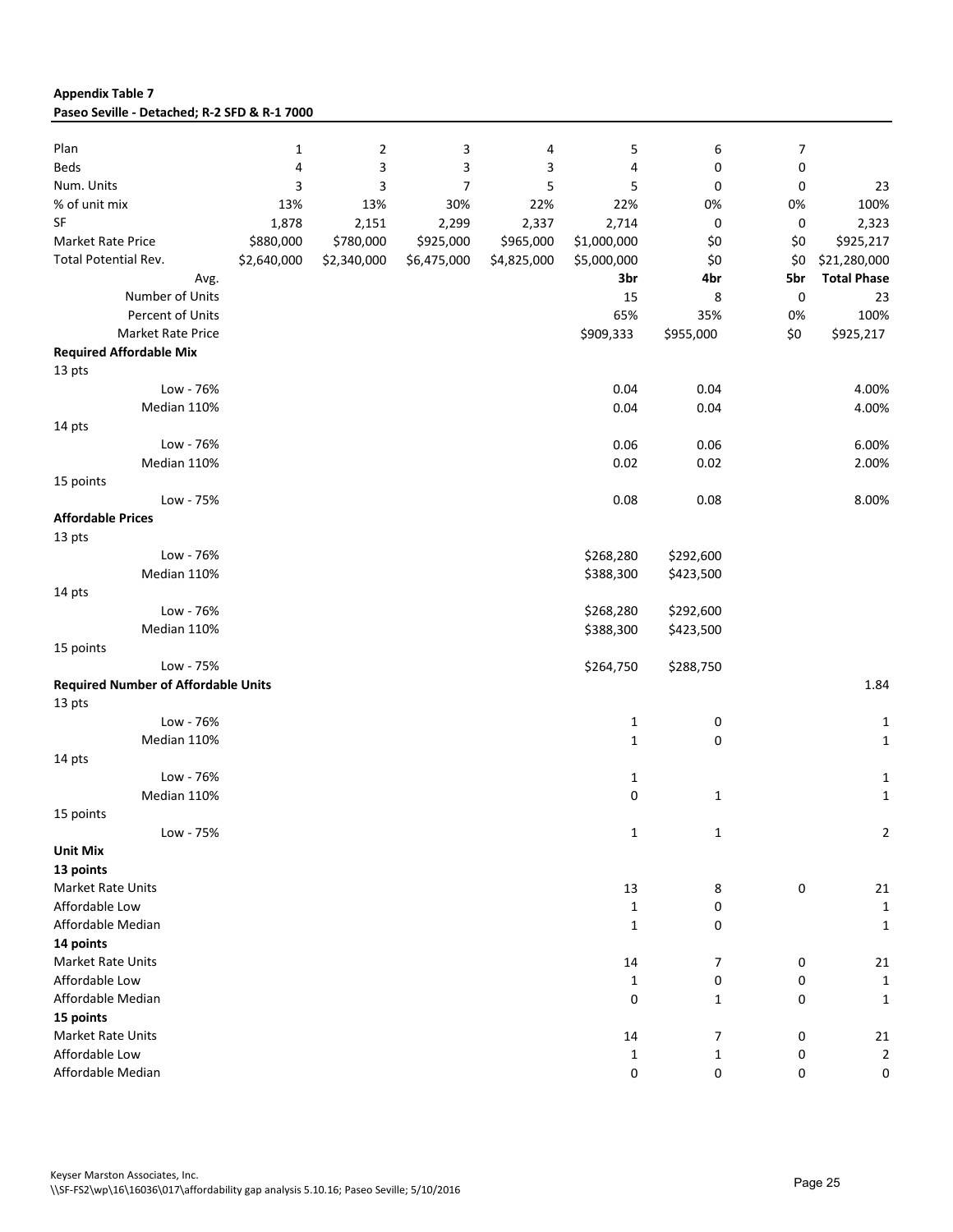#### **Appendix Table 7 Paseo Seville - Detached; R-2 SFD & R-1 7000**

| <b>Revenues</b>            |              |             |     |              |
|----------------------------|--------------|-------------|-----|--------------|
| 13 points                  |              |             |     |              |
| <b>Market Rate Units</b>   | \$11,821,333 | \$7,640,000 | \$0 | \$19,461,333 |
| Affordable Low             | \$268,280    | \$0         | \$0 | \$268,280    |
| Affordable Median          | \$388,300    | \$0         | \$0 | \$388,300    |
| <b>Total Revenue</b>       |              |             |     | \$20,117,913 |
| 14 points                  |              |             |     |              |
| <b>Market Rate Units</b>   | \$12,730,667 | \$6,685,000 | \$0 | \$19,415,667 |
| Affordable Low             | \$268,280    | \$0         | \$0 | \$268,280    |
| Affordable Median          | \$0          | \$423,500   | \$0 | \$423,500    |
| <b>Total Revenue</b>       |              |             |     | \$20,107,447 |
| 15 points                  |              |             |     |              |
| <b>Market Rate Units</b>   | \$12,730,667 | \$6,685,000 | \$0 | \$19,415,667 |
| Affordable Low             | \$264,750    | \$288,750   | \$0 | \$553,500    |
| Affordable Median          |              |             |     | \$0          |
| <b>Total Revenue</b>       |              |             |     | \$19,969,167 |
| <b>Foregone Revenue</b>    |              |             |     |              |
| 13 points                  |              |             |     |              |
| Total                      |              |             |     | \$1,162,087  |
| <b>Per Affordable Unit</b> |              |             |     | \$631,569    |
| 14 points                  |              |             |     |              |
| Total                      |              |             |     | \$1,172,553  |
| <b>Per Affordable Unit</b> |              |             |     | \$637,257    |
| 15 points                  |              |             |     |              |
| Total                      |              |             |     | \$1,310,833  |
| <b>Per Unit</b>            |              |             |     | \$712,409    |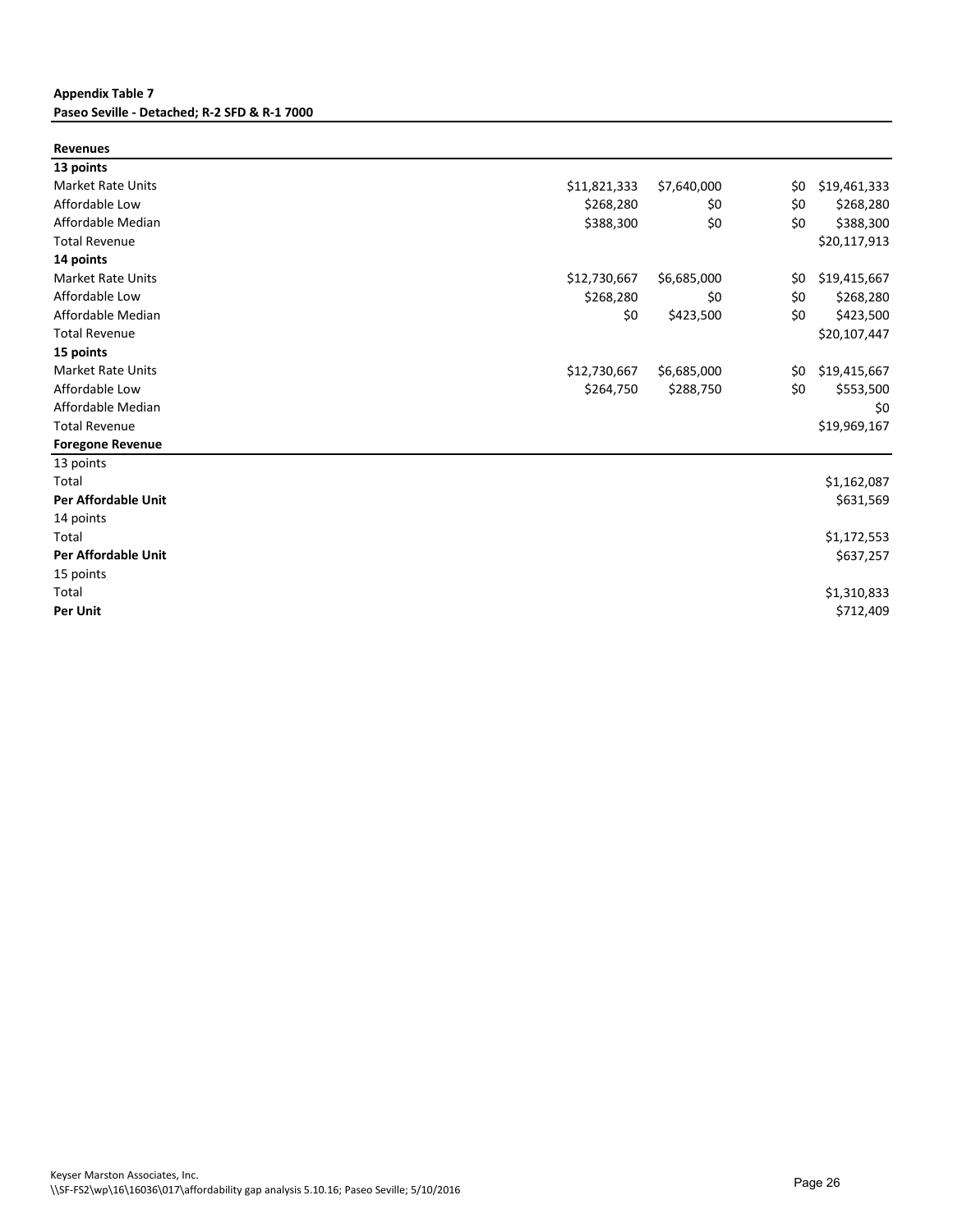| Amadora - R-1 9,000 & above lot size                            |           |                |                |             |           |                  |
|-----------------------------------------------------------------|-----------|----------------|----------------|-------------|-----------|------------------|
|                                                                 | Plan      | А              | C              | В           |           |                  |
| <b>Beds</b>                                                     |           | 4              | 4              | 4           |           |                  |
| number of units                                                 |           | 10             | $\overline{7}$ | 6           |           | 23               |
| <b>SF</b>                                                       |           | 3,349          | 4,050          | 5,123       |           | 4,025            |
| <b>Market Rate Price</b>                                        |           | \$1,150,000    | \$1,270,000    | \$1,330,000 |           | \$1,233,478      |
| Potential Market Rate Revenue<br><b>Required Affordable Mix</b> |           | \$11,500,000   | \$8,890,000    | \$7,980,000 |           | \$28,370,000     |
| 13 pts                                                          |           |                |                |             |           |                  |
|                                                                 | Low - 80% |                |                |             |           | 4.00%            |
|                                                                 | Mod. 120% |                |                |             |           | 4.00%            |
| 14 pts                                                          |           |                |                |             |           |                  |
|                                                                 | Low - 80% |                |                |             |           | 6.00%            |
|                                                                 | Mod. 120% |                |                |             |           | 2.00%            |
| 15 points                                                       |           |                |                |             |           |                  |
|                                                                 | Low - 80% |                |                |             |           | 8.00%            |
|                                                                 | Mod. 120% |                |                |             |           | 0.00%            |
|                                                                 |           |                |                |             |           |                  |
| <b>Required Number of Affordable Units</b>                      |           |                |                |             |           | 1.84             |
| <b>Required Fractional Unit Payment</b><br>13 pts               |           |                | 0              | \$150,000   |           | \$0              |
|                                                                 | Low - 80% | $\mathbf{1}$   |                |             |           | $\mathbf{1}$     |
|                                                                 | Mod. 120% | $\mathbf{1}$   |                |             |           | $\mathbf{1}$     |
| 14 pts                                                          |           |                |                |             |           |                  |
|                                                                 | Low - 80% | $\mathbf{1}$   |                |             |           | $\mathbf 1$      |
|                                                                 | Mod. 120% | $\mathbf{1}$   |                |             |           | $\mathbf 1$      |
| 15 points                                                       |           |                |                |             |           |                  |
|                                                                 |           |                |                |             |           |                  |
|                                                                 | Low - 80% | $\overline{2}$ |                |             |           | $\overline{2}$   |
|                                                                 | Mod. 120% |                |                |             |           | $\boldsymbol{0}$ |
| <b>Unit Mix</b>                                                 |           |                |                |             |           |                  |
| 13 points                                                       |           |                |                |             |           |                  |
| <b>Market Rate Units</b>                                        |           |                |                |             |           | 21               |
| Affordable Low                                                  |           |                |                |             |           | 1                |
| Affordable Median                                               |           |                |                |             |           | $\mathbf{1}$     |
| 14 points                                                       |           |                |                |             |           |                  |
| <b>Market Rate Units</b>                                        |           |                |                |             |           | 21               |
| Affordable Low                                                  |           |                |                |             |           | $\mathbf 1$      |
| Affordable Mod                                                  |           |                |                |             |           | $\mathbf{1}$     |
| 15 points                                                       |           |                |                |             |           |                  |
| Market Rate Units                                               |           |                |                |             |           | 21               |
| Affordable Low                                                  |           |                |                |             |           | $\overline{2}$   |
| Affordable Mod                                                  |           |                |                |             |           | $\boldsymbol{0}$ |
| <b>Affordable Prices</b>                                        |           |                |                |             |           |                  |
|                                                                 | Low - 80% | \$308,000      | \$308,000      | \$308,000   | \$308,000 | \$308,000        |
|                                                                 | Mod. 120% | \$462,000      | \$462,000      | \$462,000   | \$462,000 | \$462,000        |

#### **Appendix Table 8 Amadora - R-1 9,000 & above lot size**